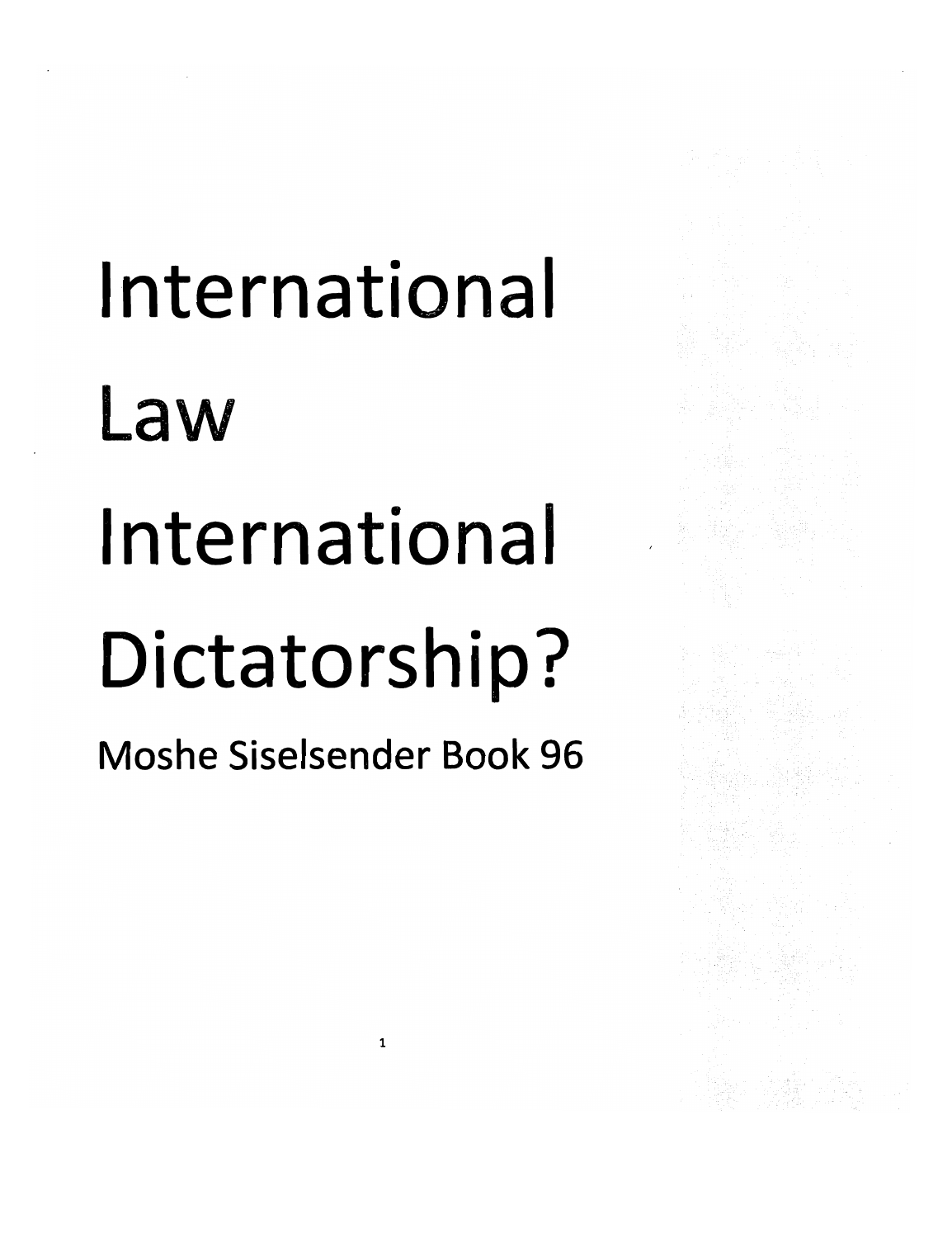*International law is an other synonym for international religion. God gave Adam and later to Noah the Seven Nohadite Principles [1] Belief in God as the authority for all law. [2] not to kill*

 $\mathbf 2$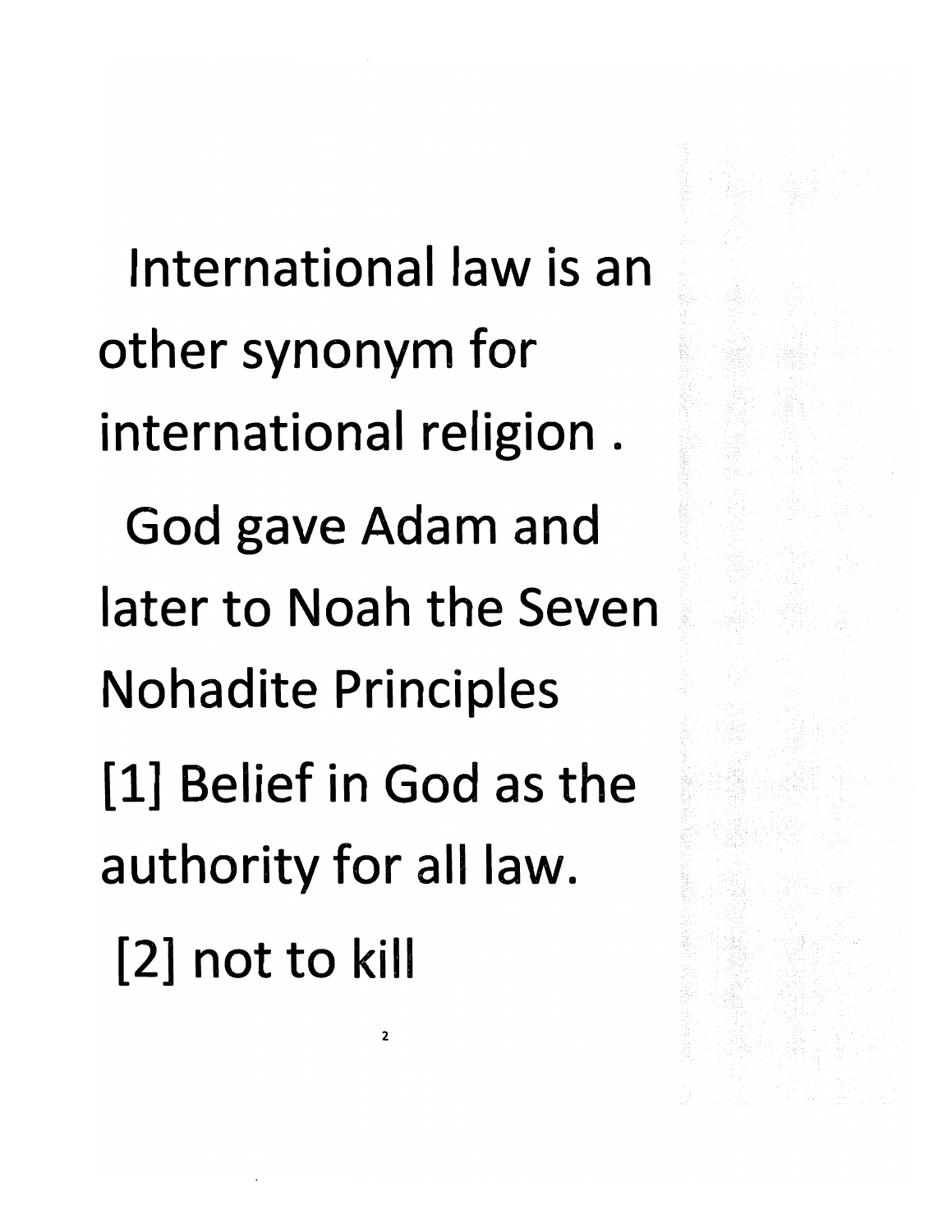[3] not to steal [4] not to commit sexual crimes [5] not to be cruel to animals [6] establish legislation and establish courts of law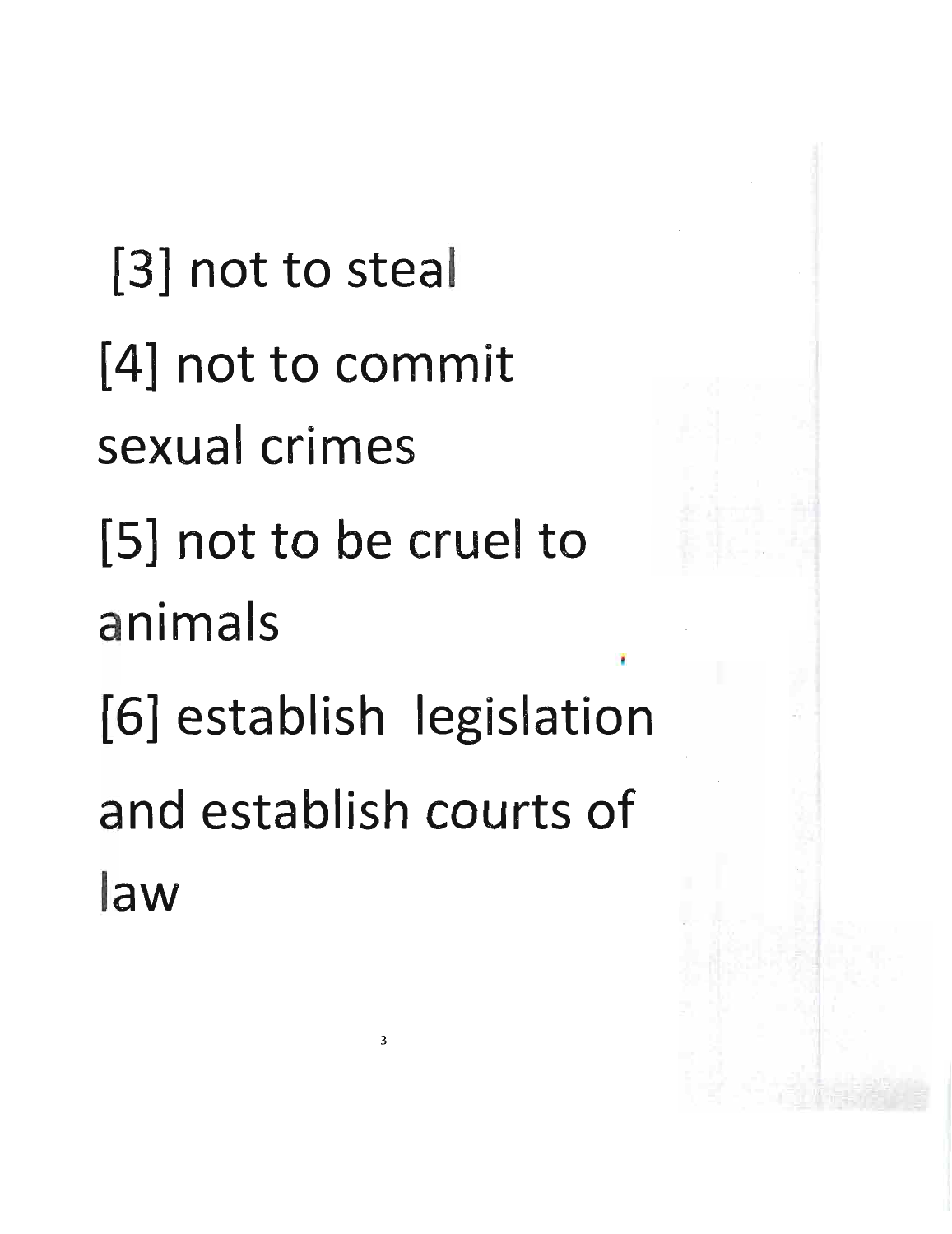*[7] Establish police force army navy to enforce the laws.*

*These are the fundamental principles of all laws.*

*Each nation or group of nations or universally man is free*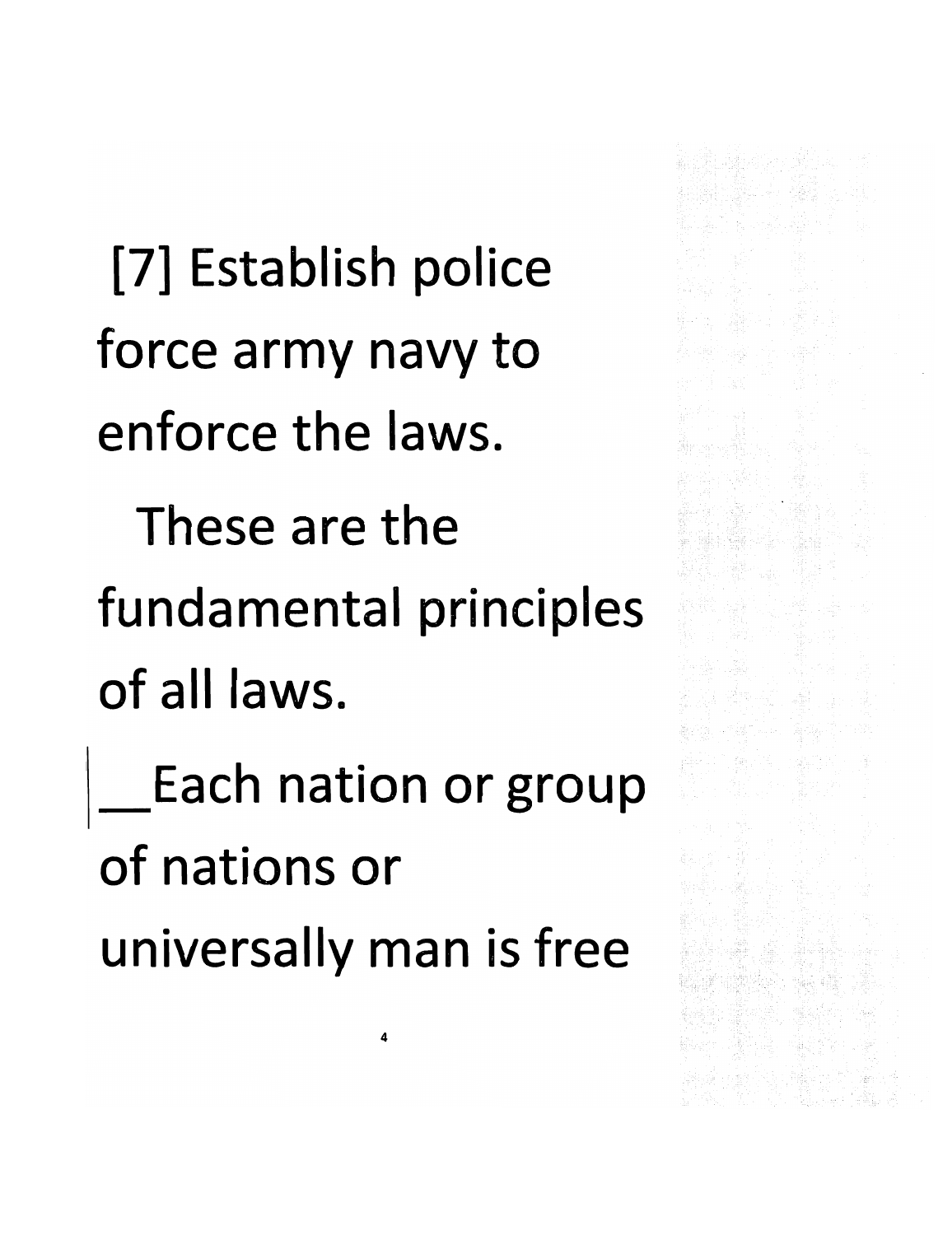*to flesh out these es principles providing there exists no discrimination on basis of religion nationa origin gender color of* skin diability or age. *Hamurrabi 4000 YEARS AGO the emperor of*

5

第4章 150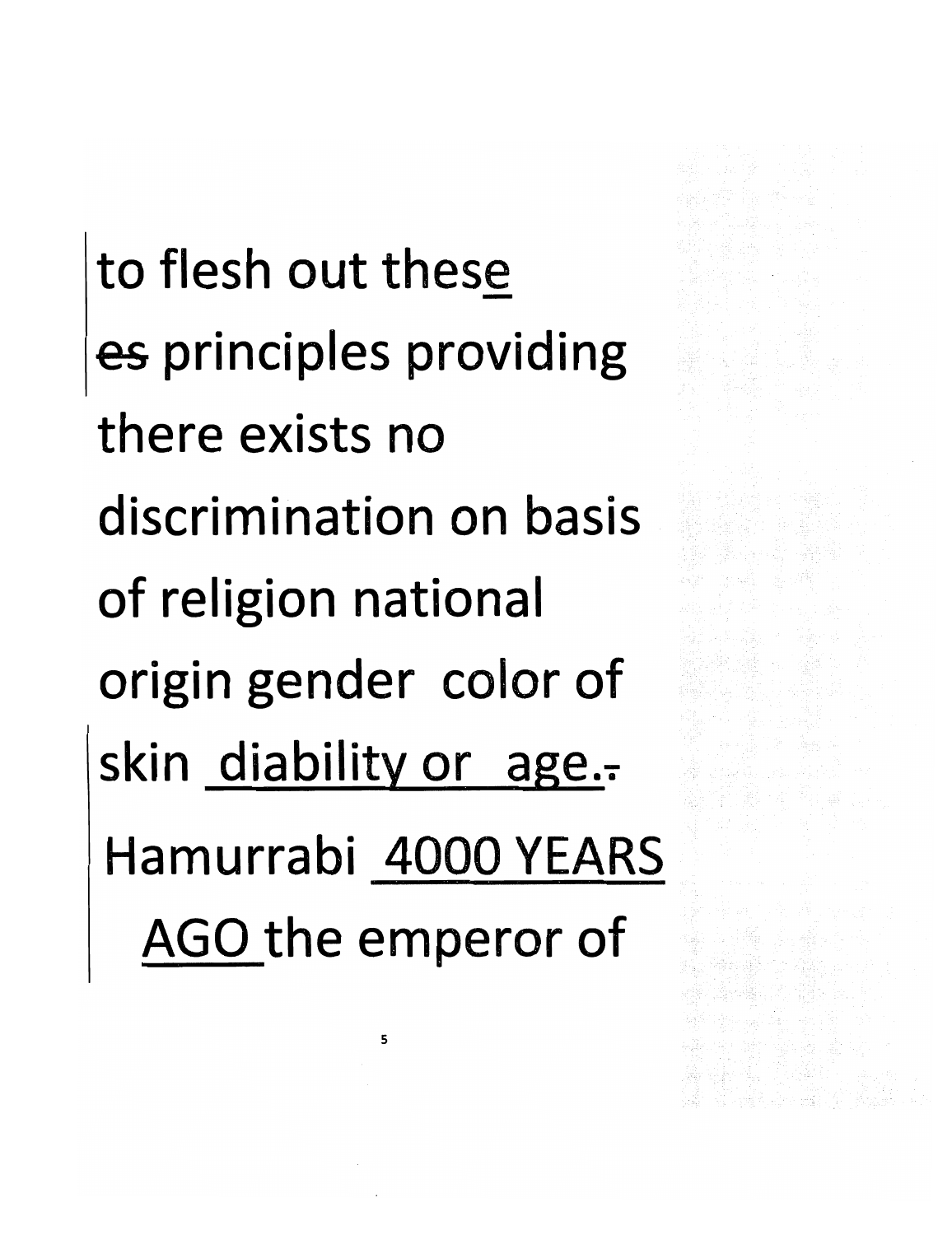*Mesappotomia [Iraq Syria Iran Lebanon] formed his code. In 1910 archeologists discovered 10,000 clay tablets of his laws. They represent the earliest*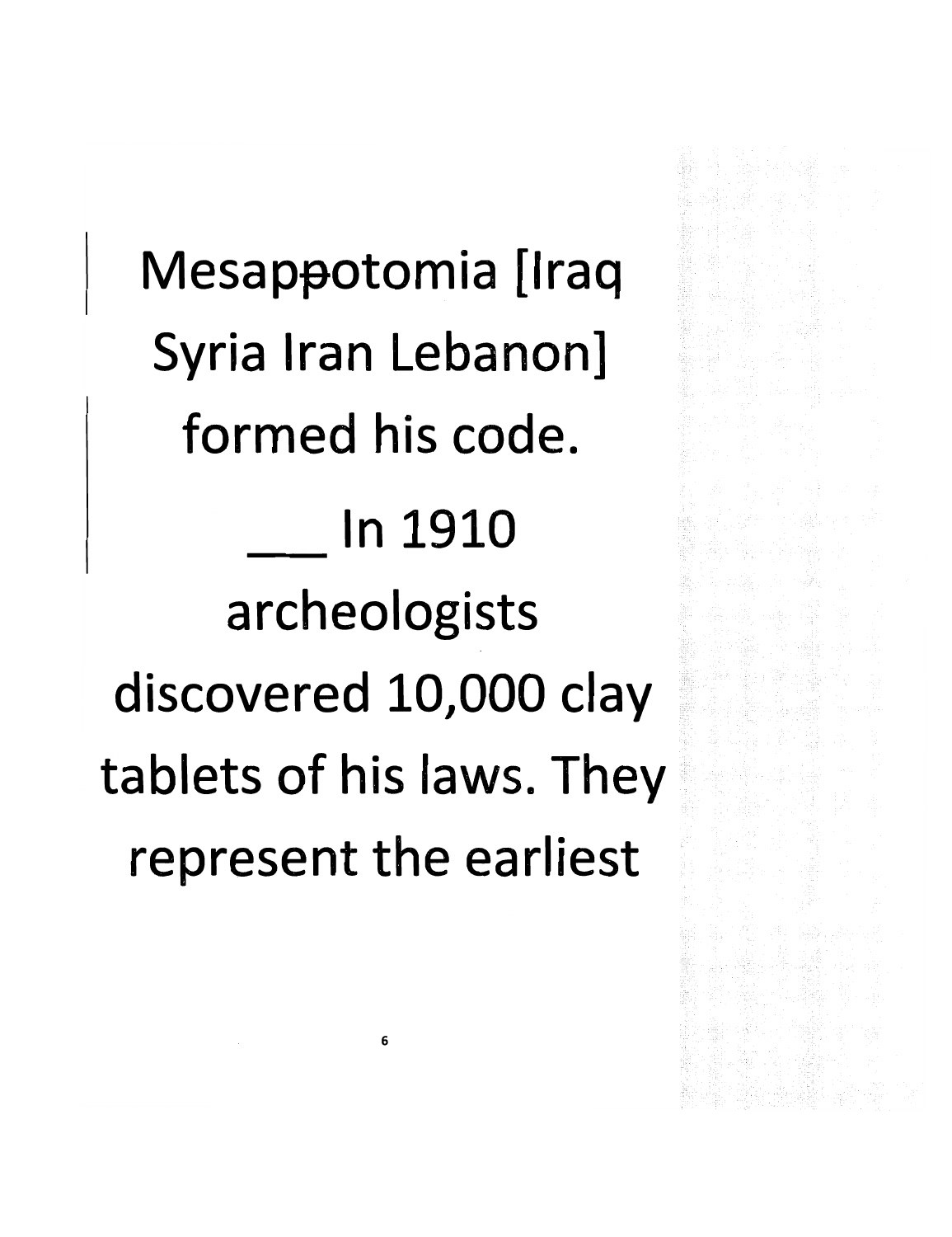*codification of the Nohadite laws.*

*The Ten Commandments are a summary of the Nohadite laws and an addition to tHe Seven Nohadite Laws, t They clearly enumerate the*

 $\overline{\phantom{a}}$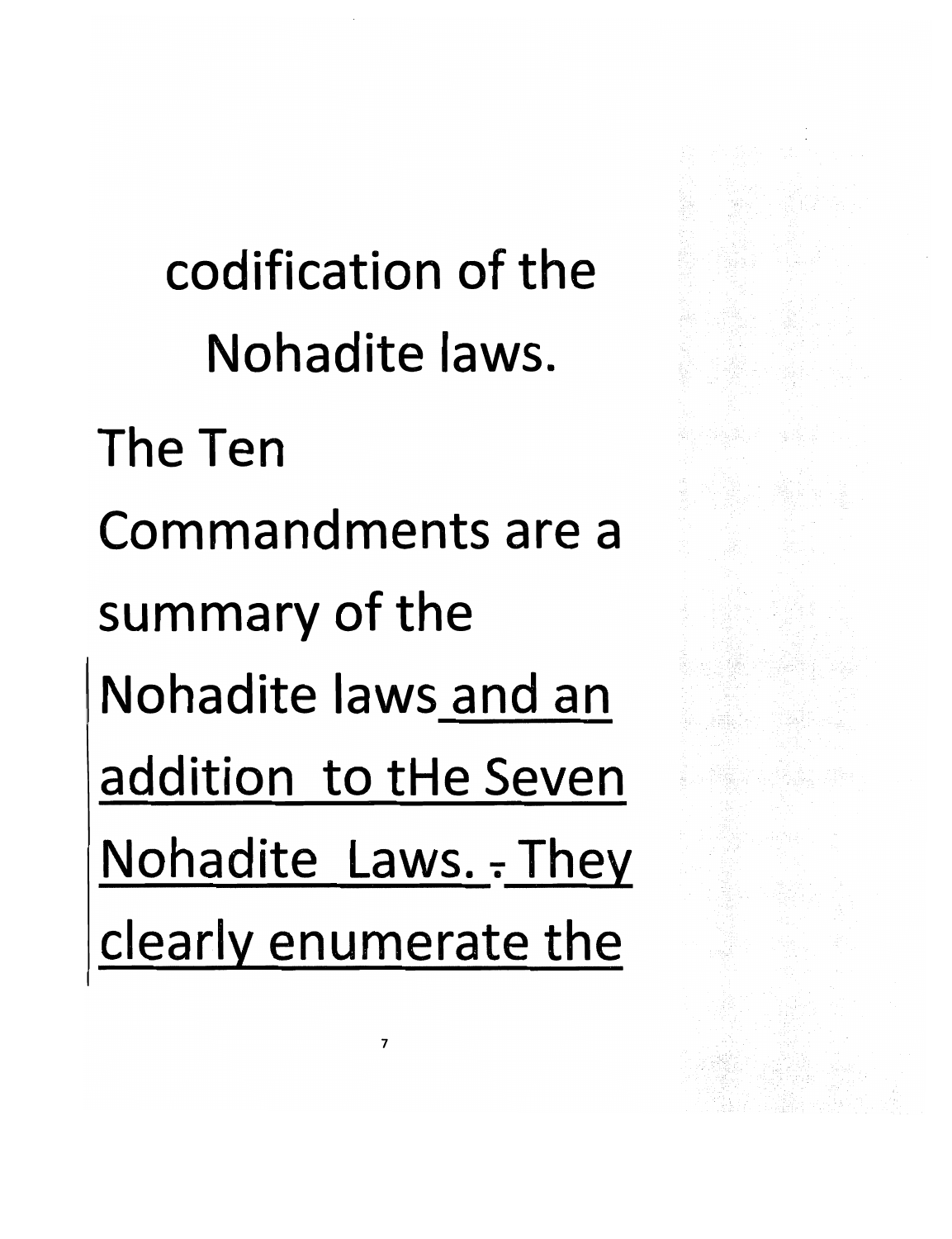Seven laws . They add the[1] Commandment of horing and fearing parents[2] They establishes two Commandments regarding relationship with God [a] not to worship idols [b] not to

1923 - James Barnett, amerikansk konstantinsport<br>1929 - James Barnett, amerikansk konstantinsport<br>1929 - James Barnett, amerikansk konstantinsport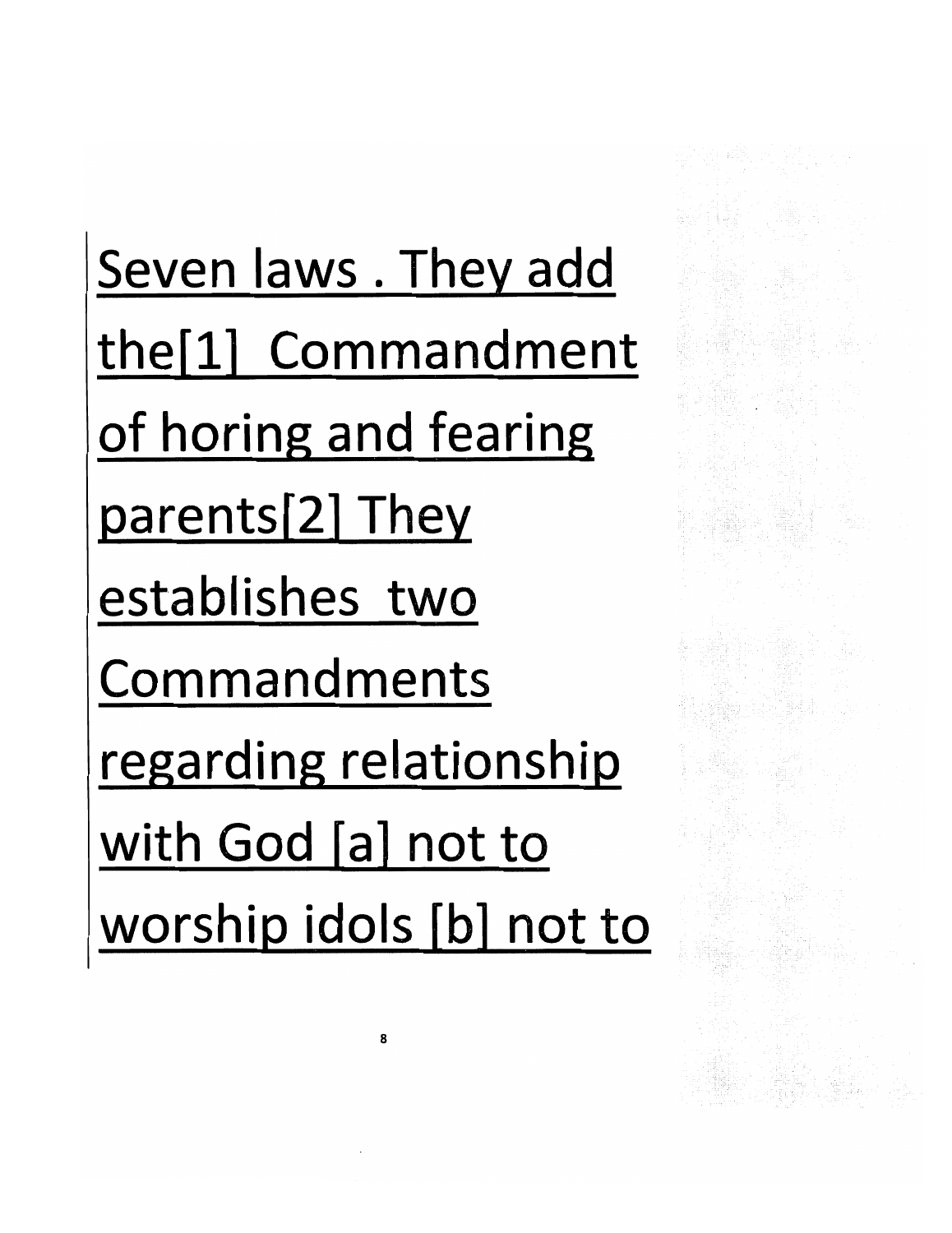take the name of God in vain. God punishes the third and /or fourth generation of those individuals and their offspring who desecrate God's laws. God heaps eternal rewards and eternal life

q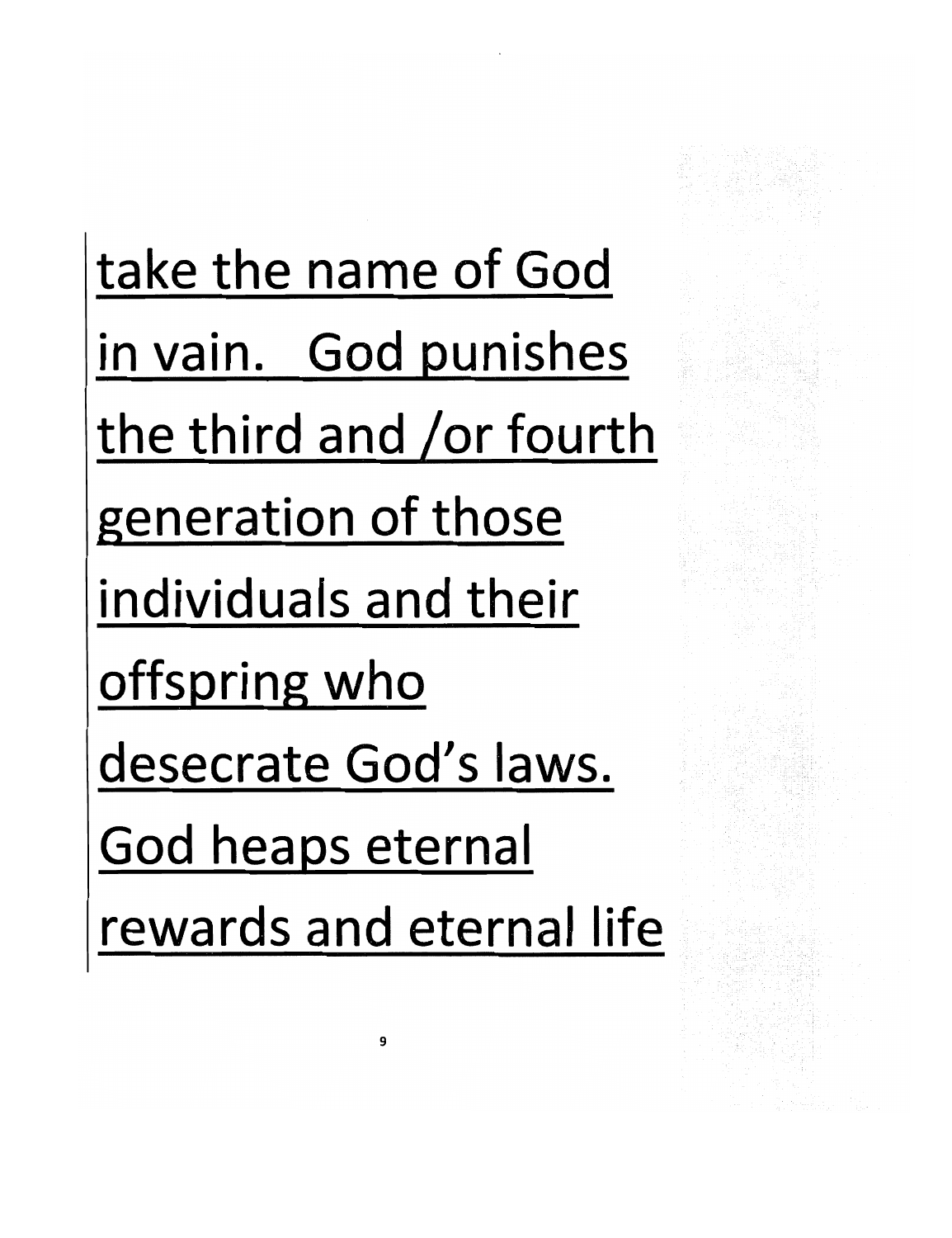*those who obey. [31 God designates the Seventh day as the Sabbath . This law is binding only for Jews. Non Jews do not have to observe the Sabbath as the seventh day.*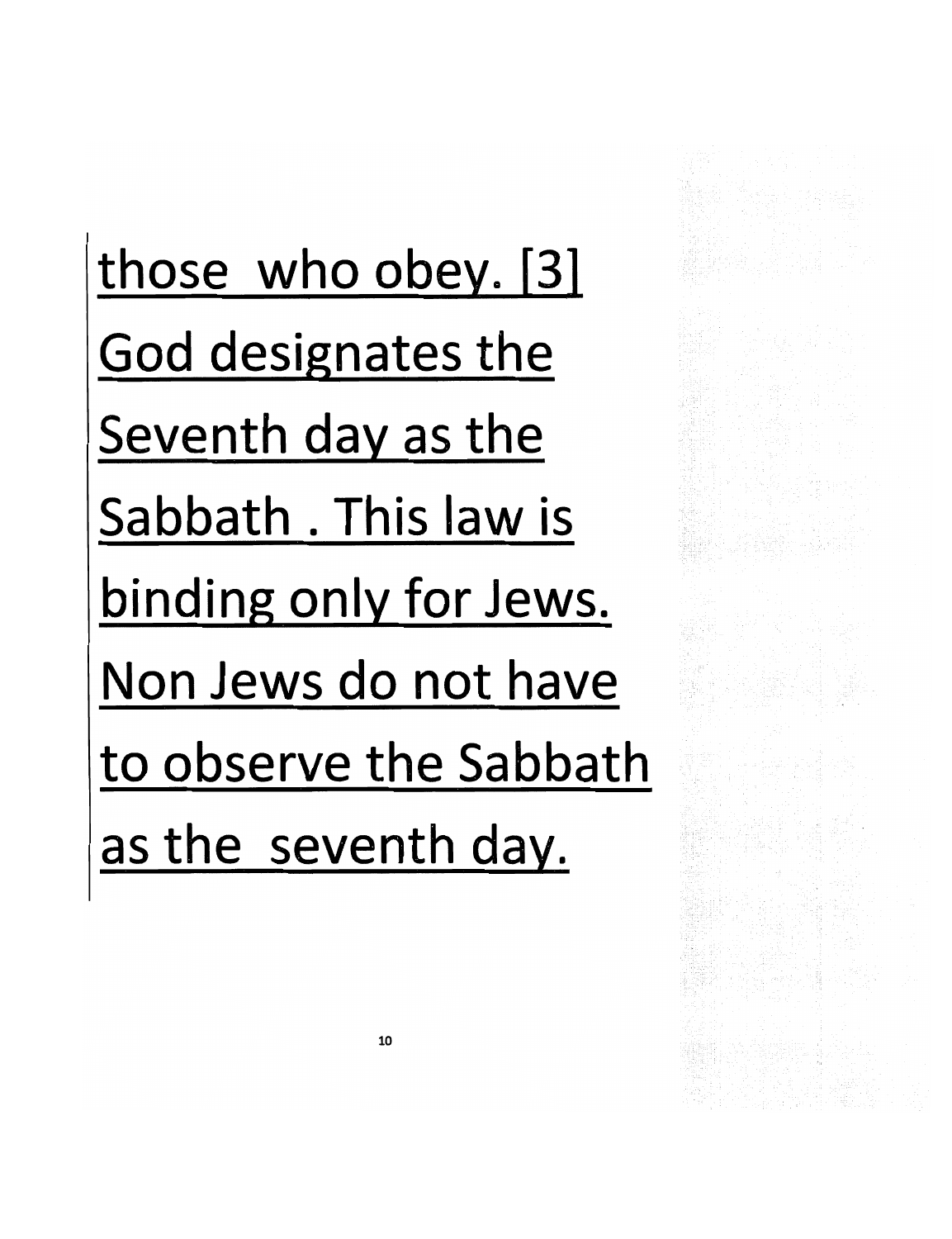[4] The Ten Commandments also include the prohibition against perjury. [51 They also include the prohibition against desiring the spouse and or the property belonging to an other.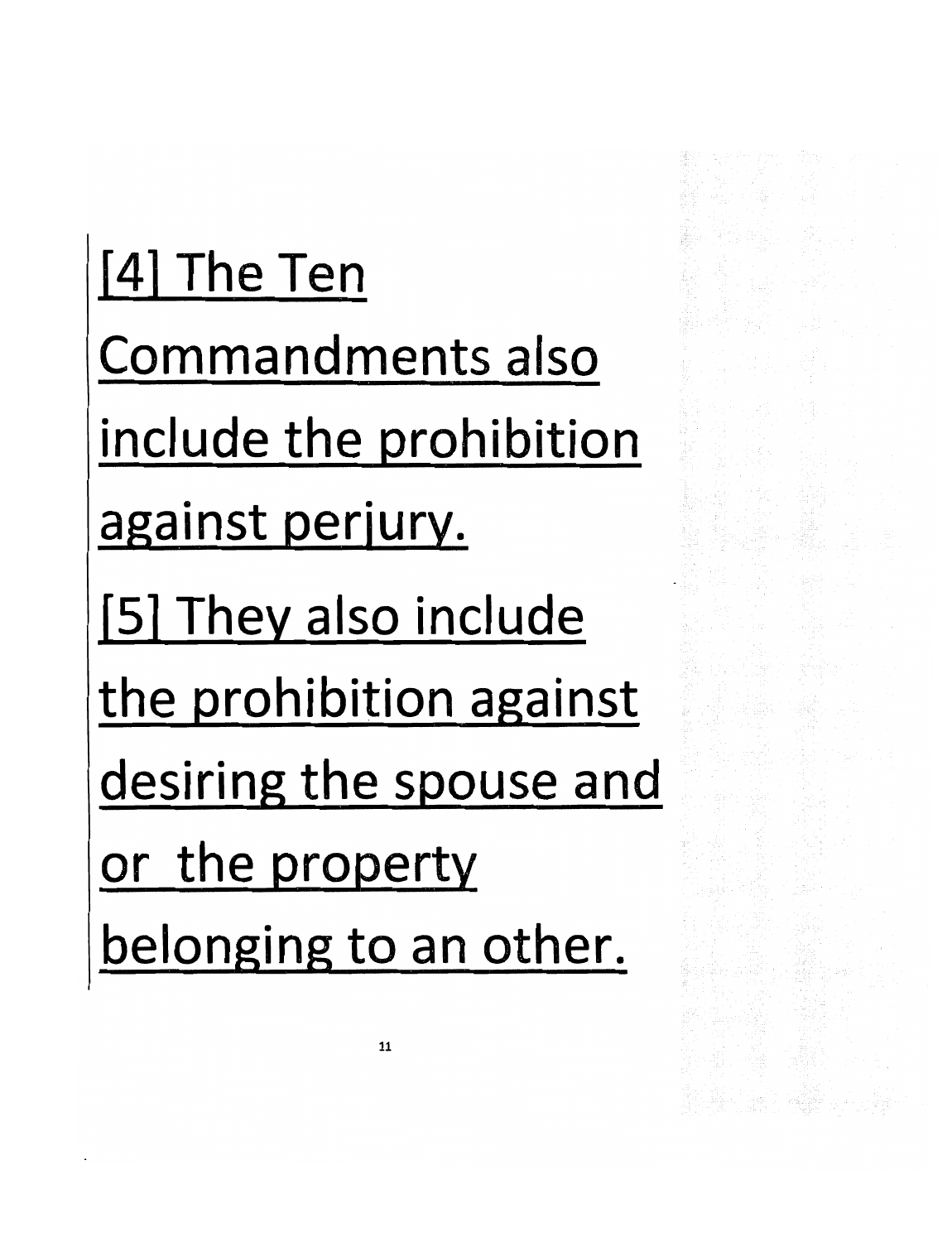tHe Ten Commandments do not spell out the prohibition against cruelty to animals. However, this prohibition nevertheless, remains in force.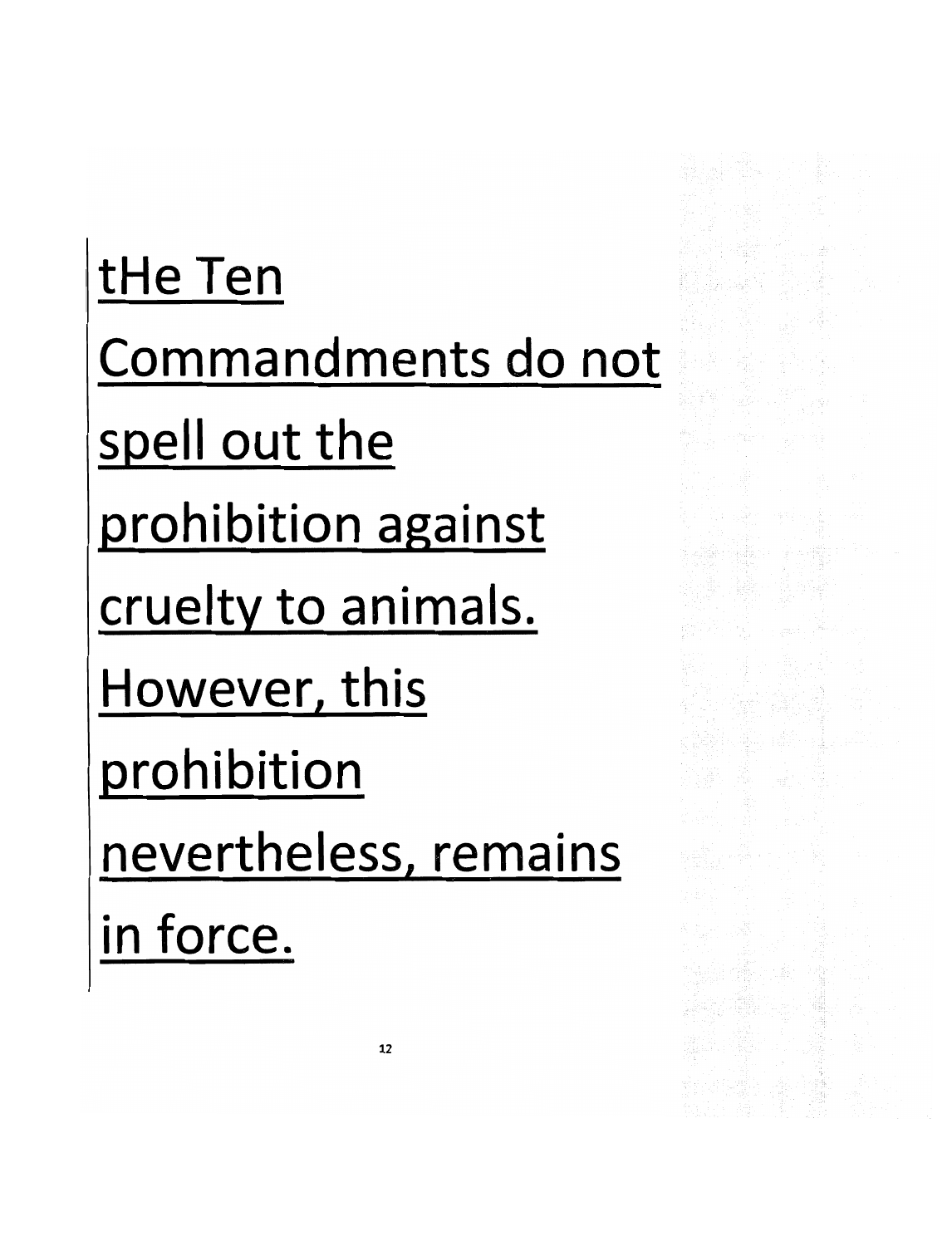As a matter of fact all the Seven Nohadite Laws remain in force. They are operational even if a doubt exists if a baby is viable before they are born, it is considered murder to abort them.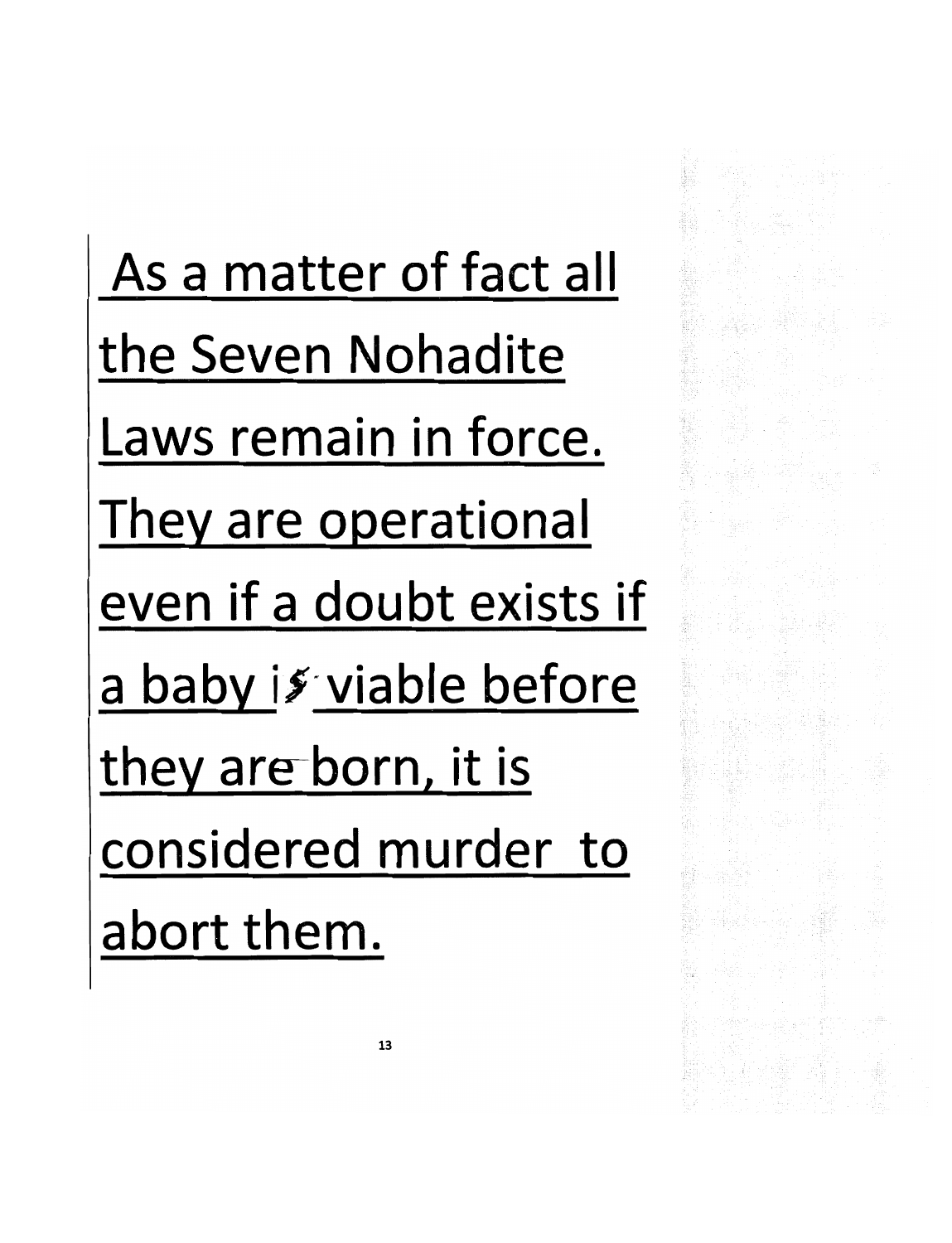

**Formatted:** Line spacing: Double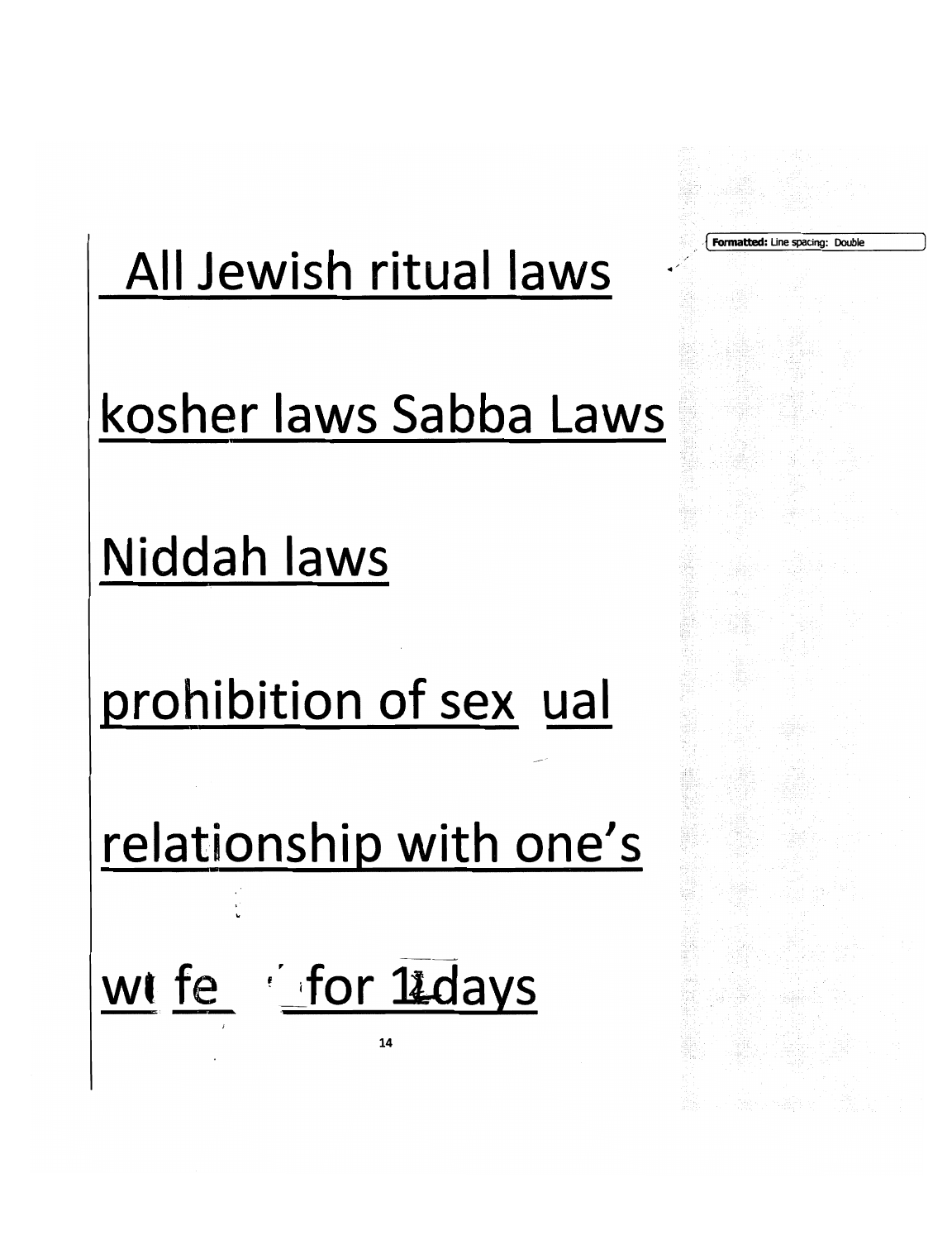### following her period

생수 나는 얼굴

in 1630 (n. 1700)<br>1904 - Pietra Pietra (n. 1700)<br>1905 - Pietra Pietra (n. 1700)

utan ing politika.<br>Dalam pilih politika

아이들의 사진<br>1200년 - 대한민국의 대한민국의 대한민국<br>1200년 - 대한민국의 대한민국의 대한민국의

IN BI

until she dips in a

Mikvah or river or

ocean following the 12

days. All these laws are

operational by Divine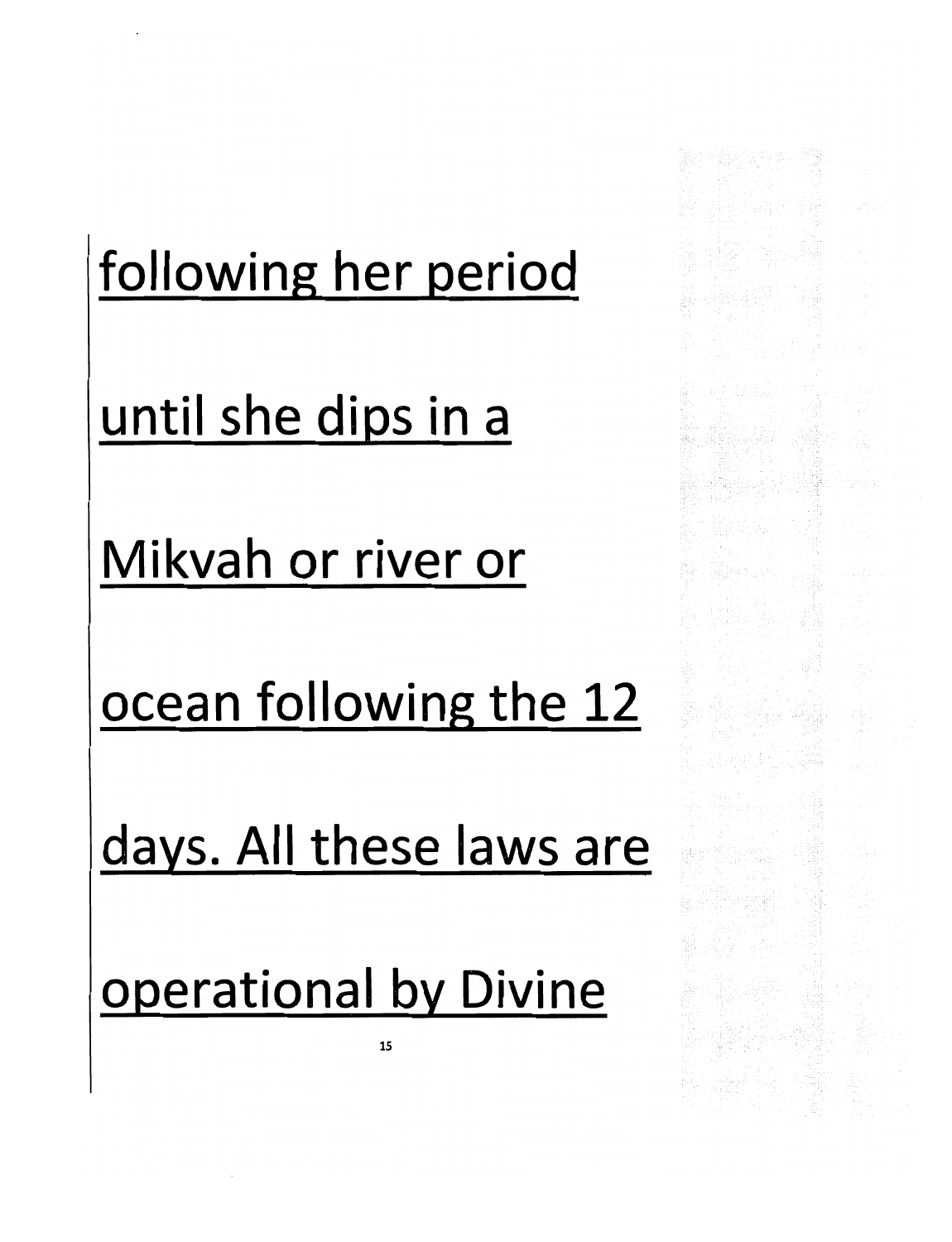#### law only when we are

at še stani

(薬品) (薬品) WALCOM #2.04

All also shells.

, Britaill

그렇는 나는 후반 속에 a din woodna dadka 題 D難 App Bassist (1990

√È.

도출기

100% certain that there

exists a ritually

forbidden situation.

However if there exists

any doubt the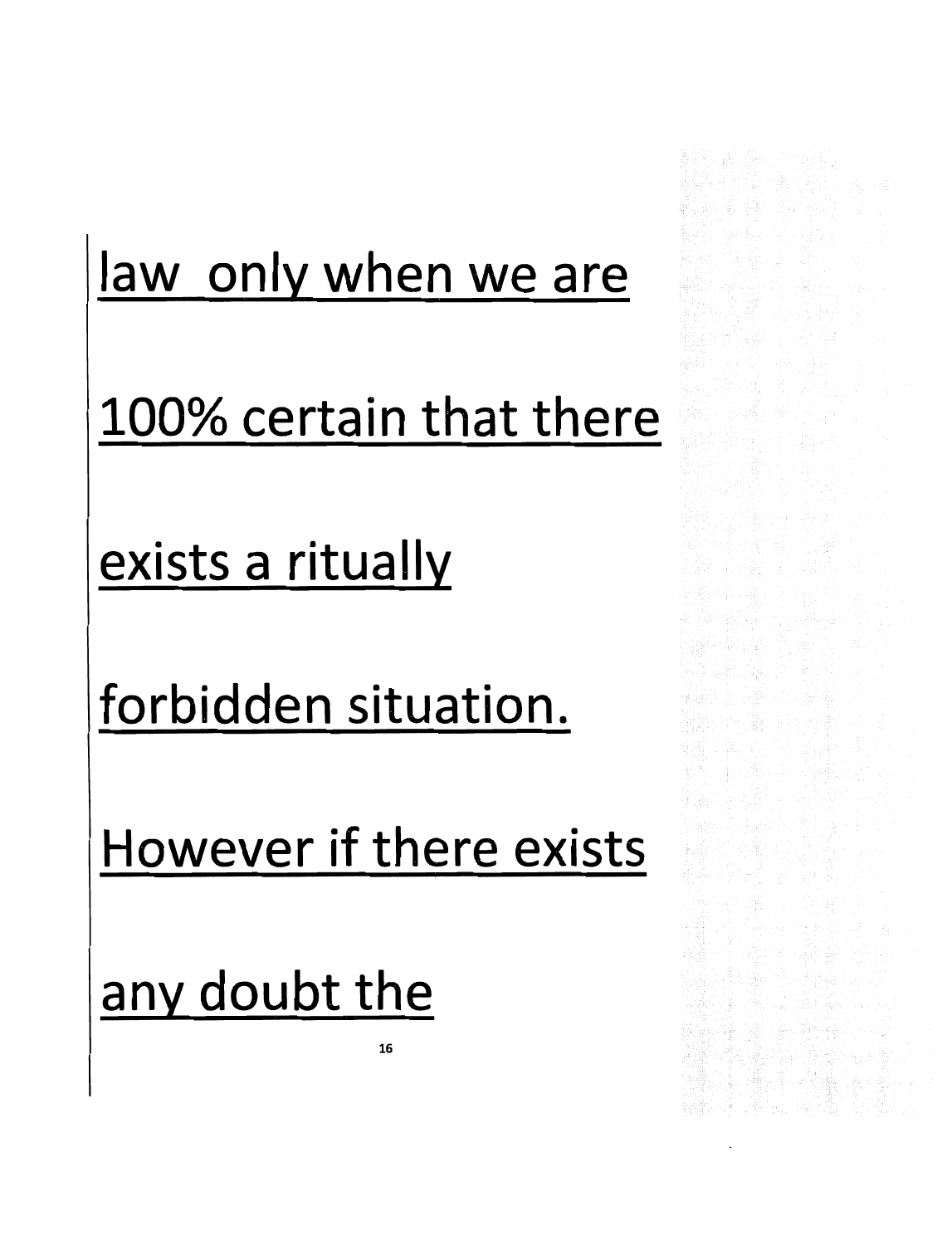# prohibition is only

Rabbinical. In the case

돌 좋은 집국

(동국) (프로르 - ))

giska o Gandan Go

of great and dire

hardship the rabbis will

*17*

grant an exception a

dispensation to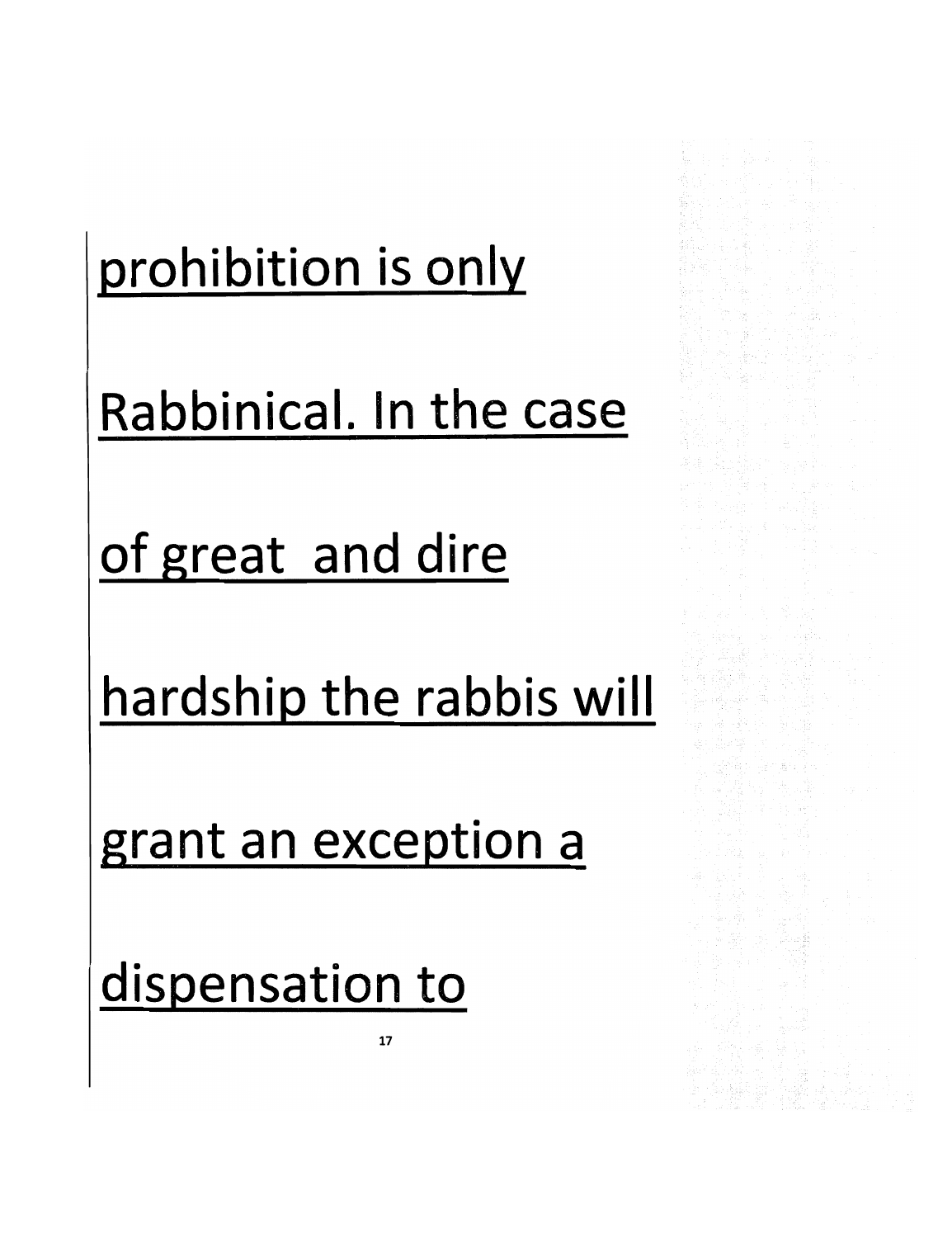# *Rabbinicallv forbidden*

ik në partit ku

나 있는 소리를 시

공료 회교로 나서 - 출근 14 - 보드는 모 31 올할 때 Affilia

hele velka v 나왔다. 그리고 아이 나는

- 金 속 소 볼 HC 가

(薬) : 이 사이 Sig

12 레이드 Apple 60 - 50

#### *laws. If there exists a*

*dispute if a law is*

*Divinely ordained or is*

*only Rabbinical and*

*there exists a minority*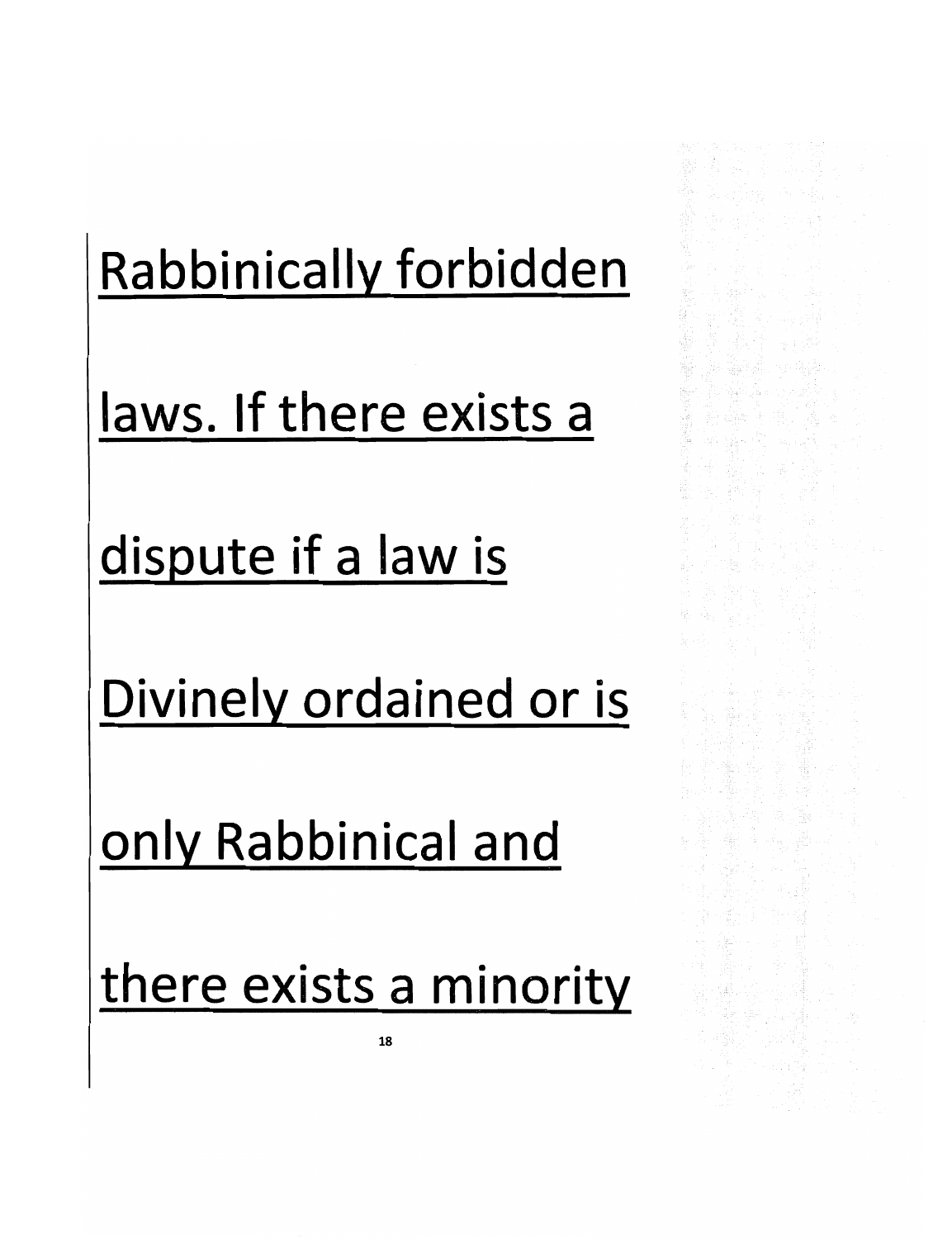# opinion of even one

1998-1998 - Paul III (f. 1970)<br>1992: Antonio Politiko (f. 1989)<br>1992: Antonio Politiko (f. 1989)

(2014年10月)<br>第29章 1967章 10月

Anglo 26, o Silo 26, o Solo<br>Silo 26, o Silo 26, o Silo<br>Silo 26, o Silo 26, o Silo

. 그래도 2007년 - 1999년 12월<br>1992년 - 1999년 10월 1일

- 대부분 결과 이 시 도입한 변호.<br>2007년 1월 20일 - 대부분 보호.

6366

authority that rules

that the law is

Rabbinical we will

adopt the lenient

position in case of dire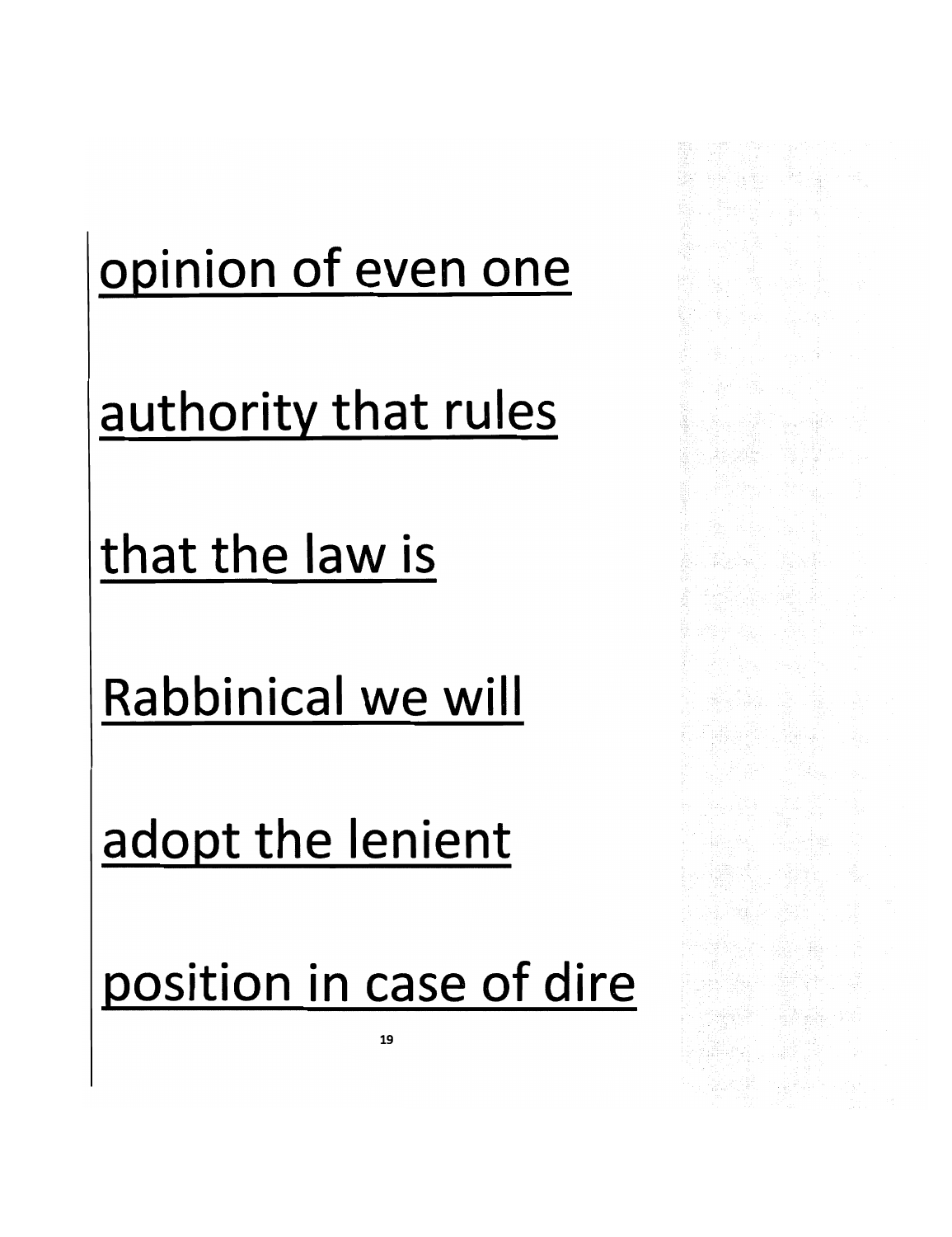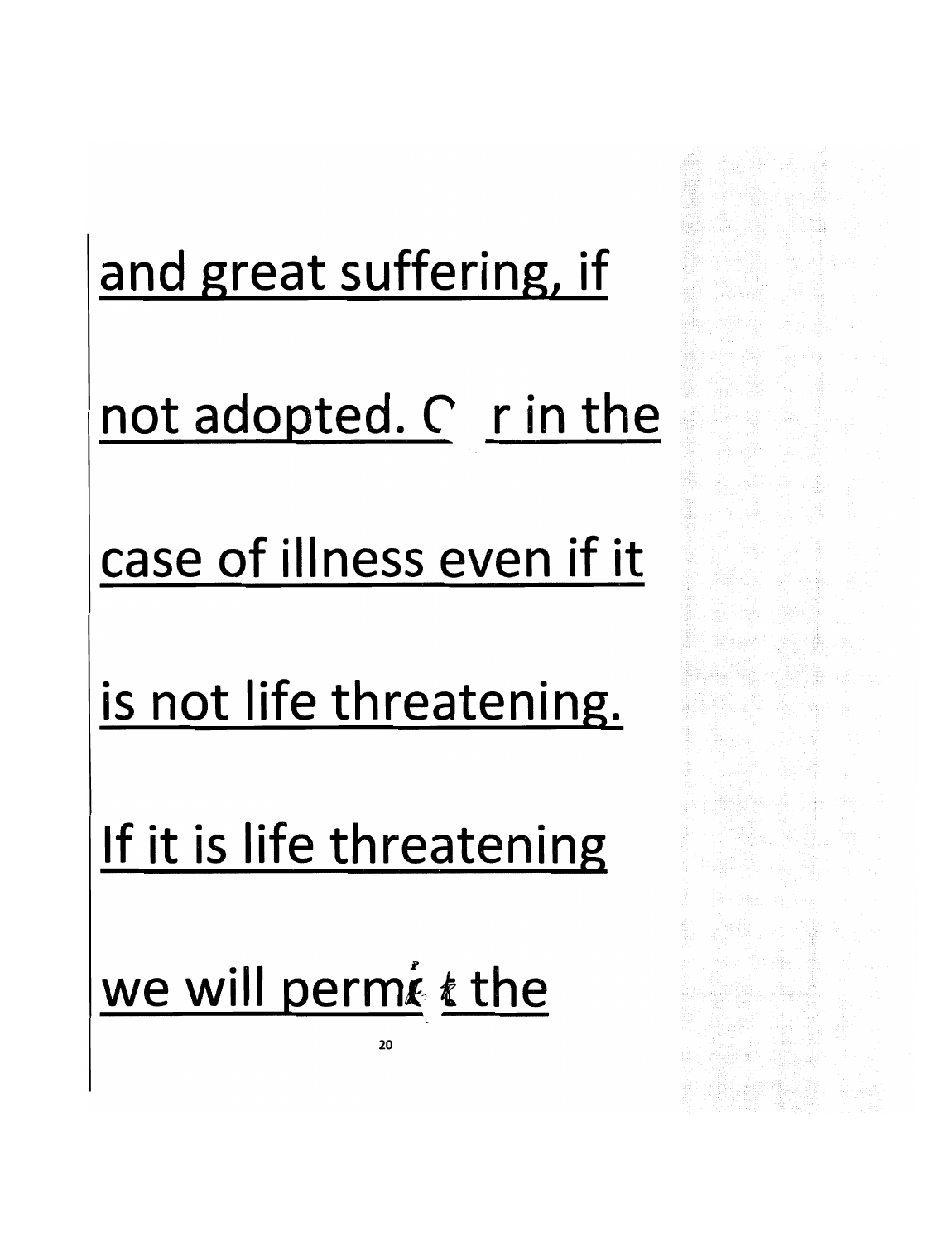# *violation of all alws.*

*Saving of every human*

*life -regardless of*

*religion gender color of*

*skin national origin*

Artistic Soft in Andrew Angels

第142 月1

tijk an de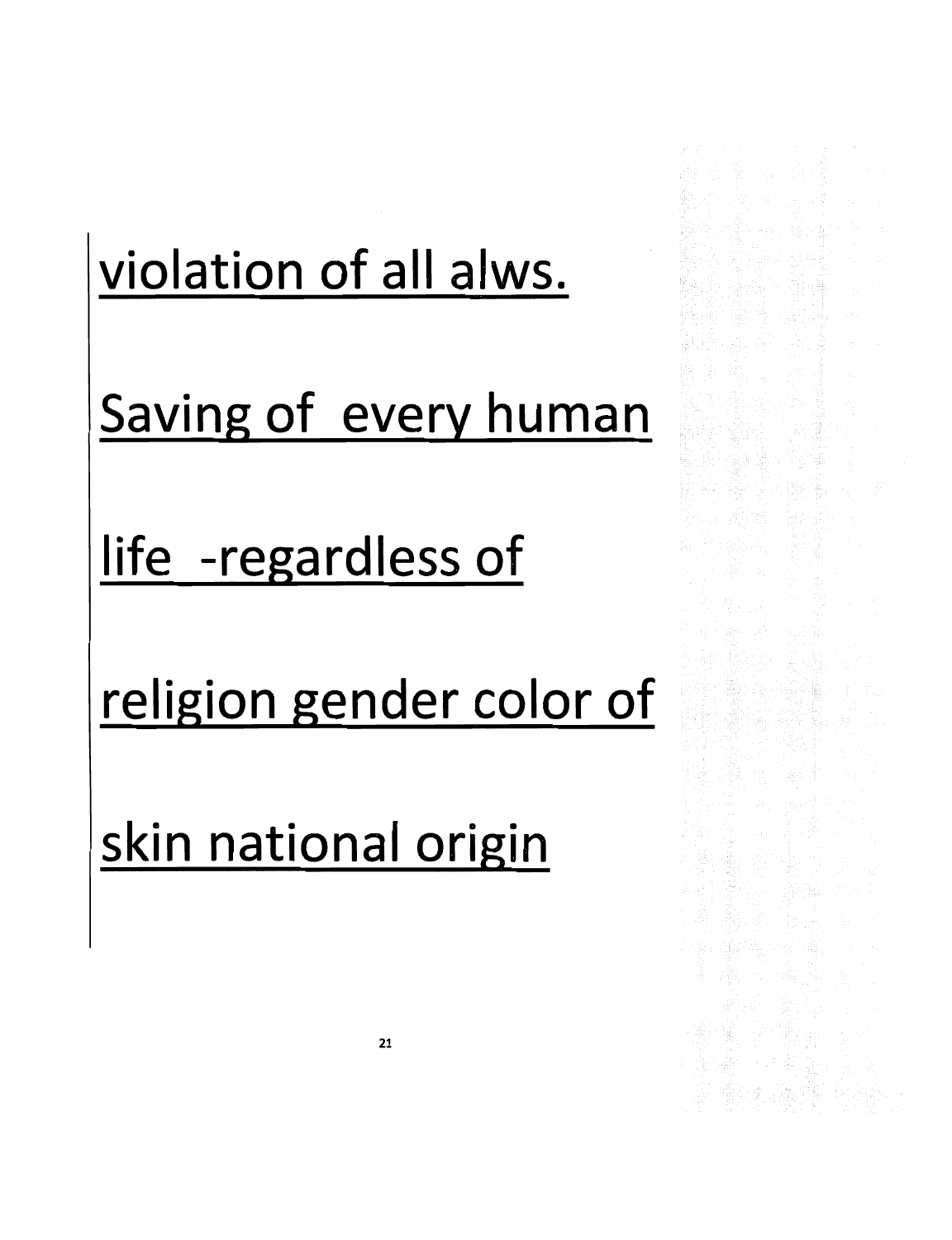#### *disability age trumps all*

*laws.*

*The Talmud and 4 codes of Jewish jaw represent a n expansion of Nohadite Principles for all people Jews and non Jews.*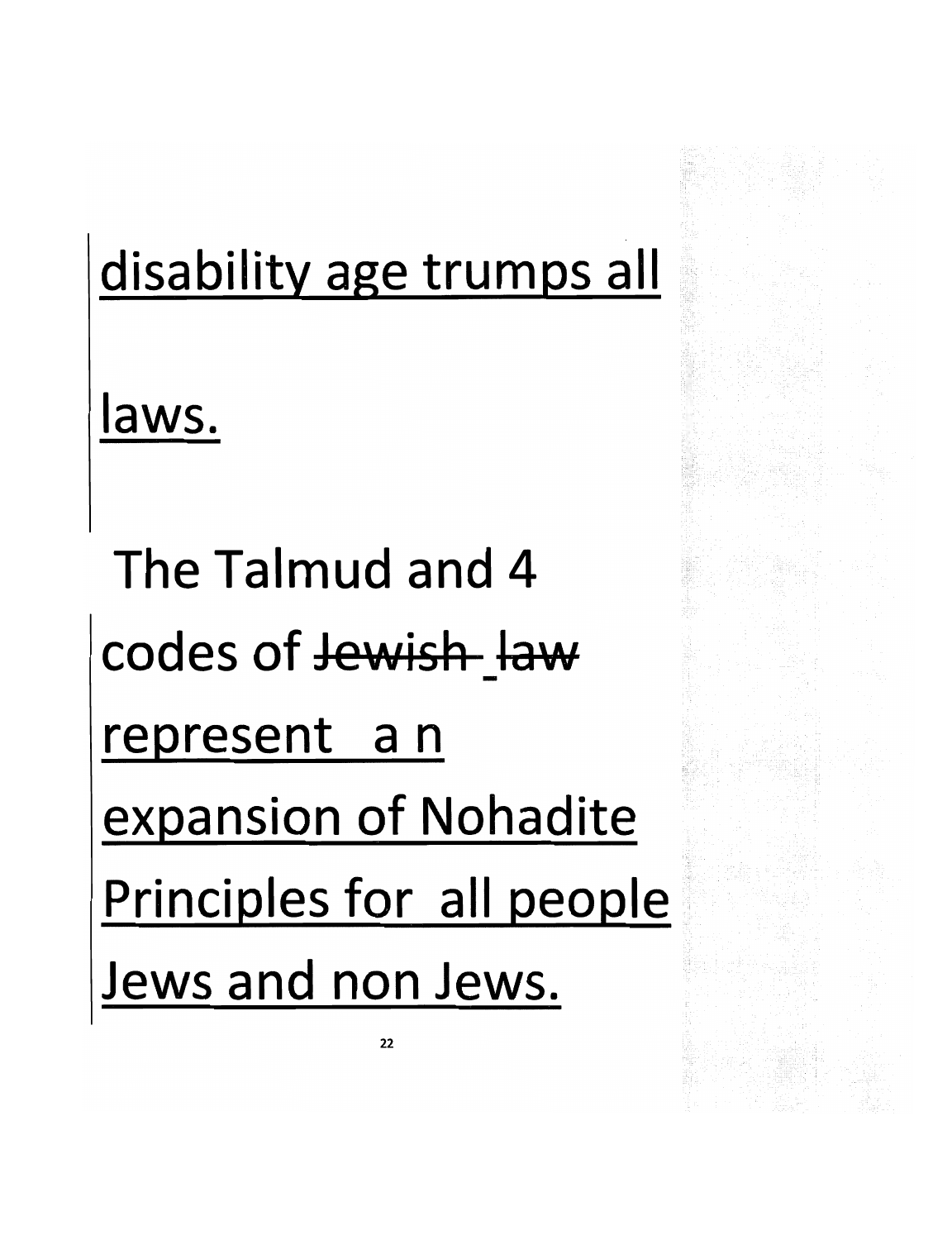Jewish law is really Izillion % International law. Greek and Roman law borrowed 100% of all their laws from Jewish law. Persian Hindu and Buddhist law borrowed 100% of all their laws.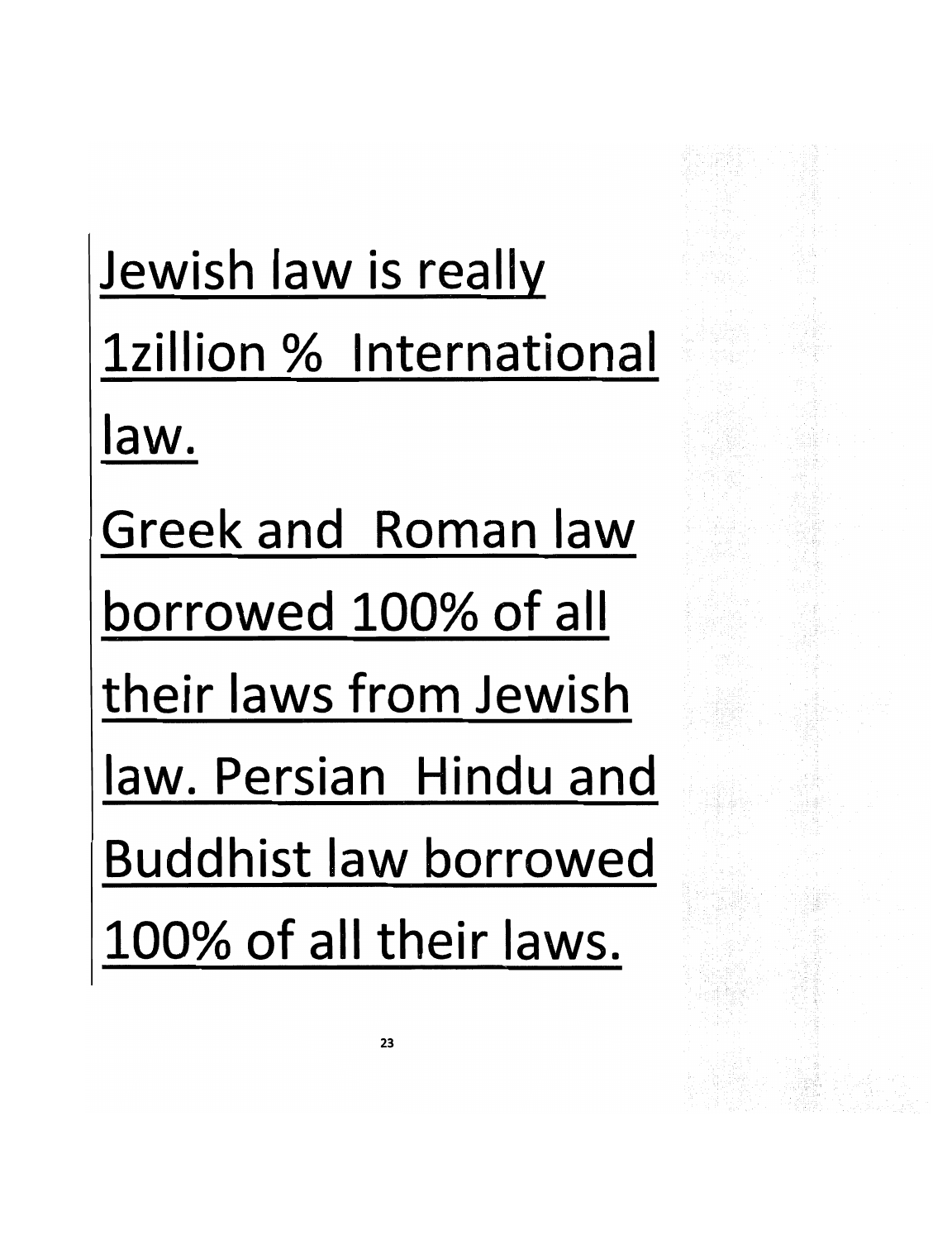*Babylonians Assyrians were empires and conquered the world. The laws they enforced upon their subjects all stem from Jewish Law. Rome conquered England and left Roman aw .English law*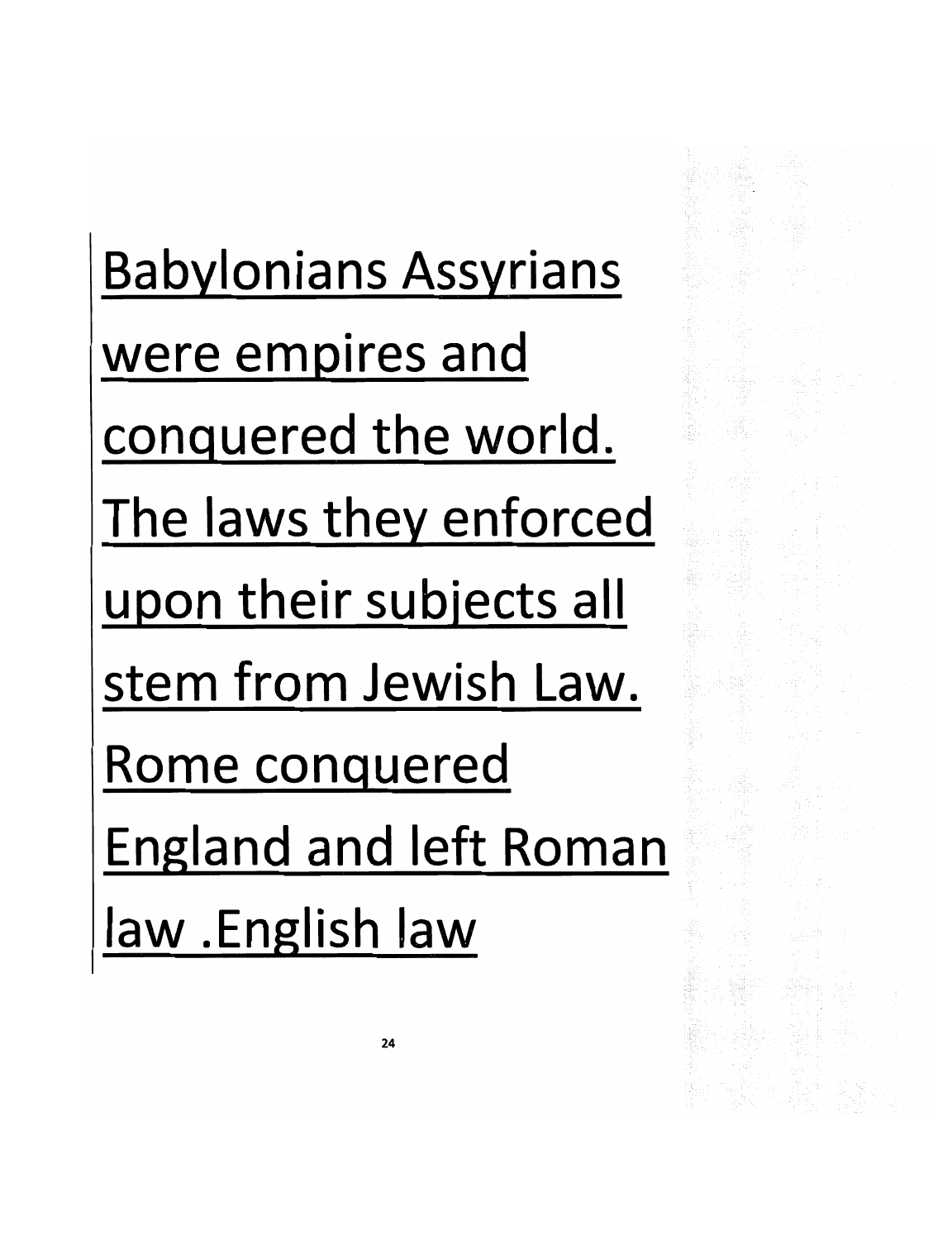*therefore is 100% from Jewish law. The laws of England France Spain Portugal all stem from Jewish law. These countries colonized the North Central and South Amerricas and transmitted their laws.*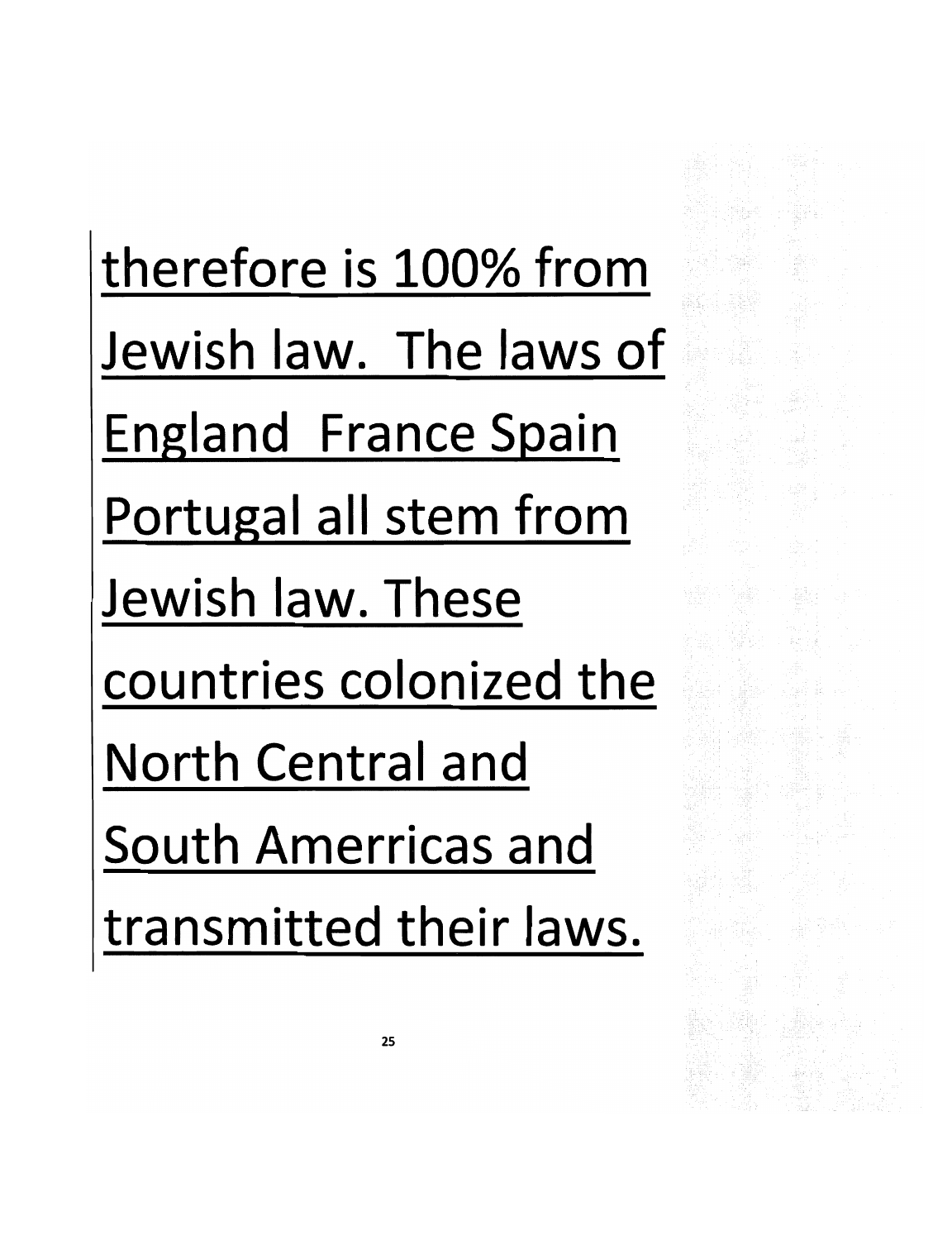*Thus the laws from the Americas are realy J ewish laws. Internatioanl law today 2017 represents hodgepot of laws voted on by nations to flatter the Arabs and are*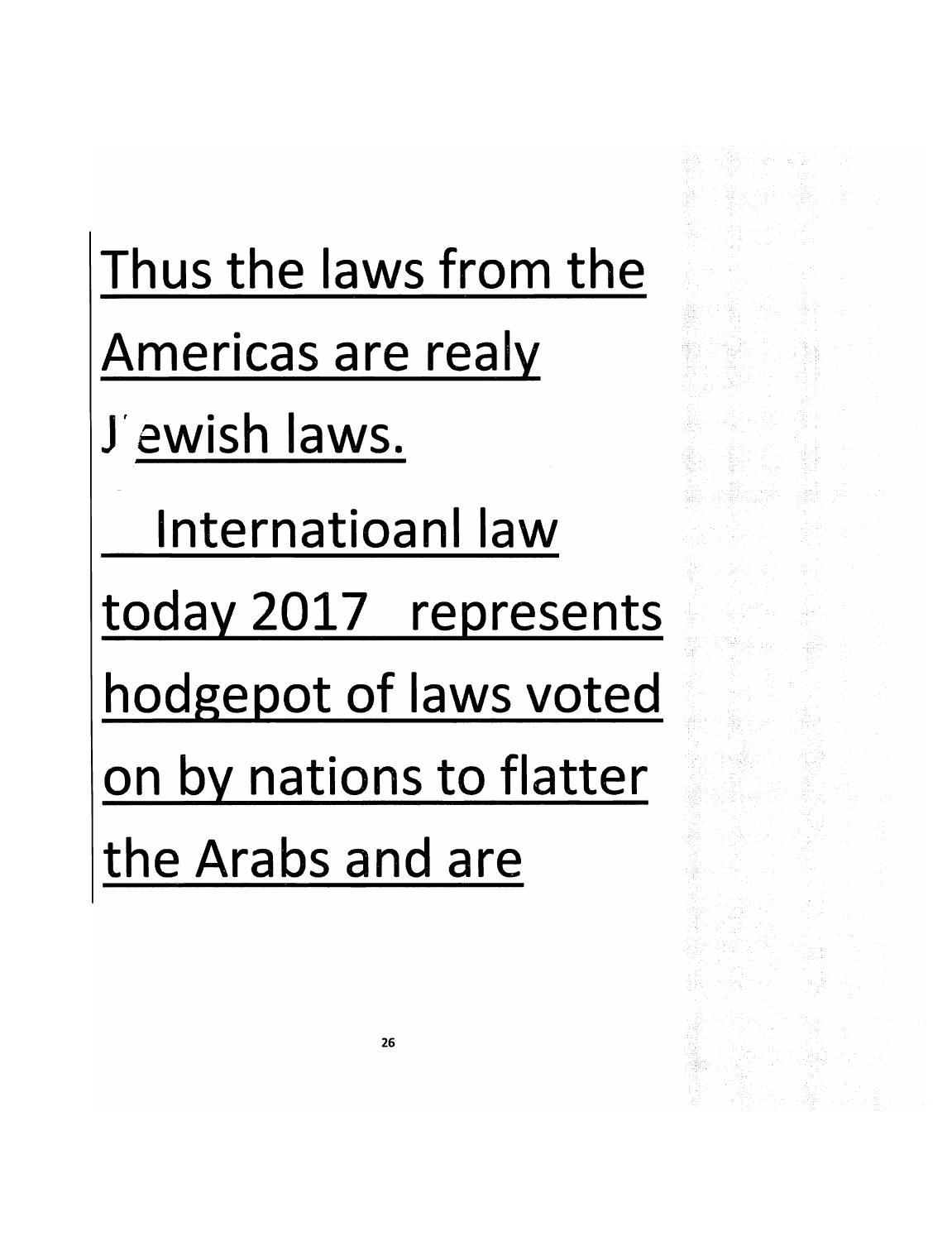# *1MILLI0N % ILLEGAL NULL AND VOID.*

*All of these laws were*

*enacted to delegitimize*

*Jews and the State of*

*the Jew Israel.*

*Each of these laws*

*contradict the*

*experience and practice*

Andre Hall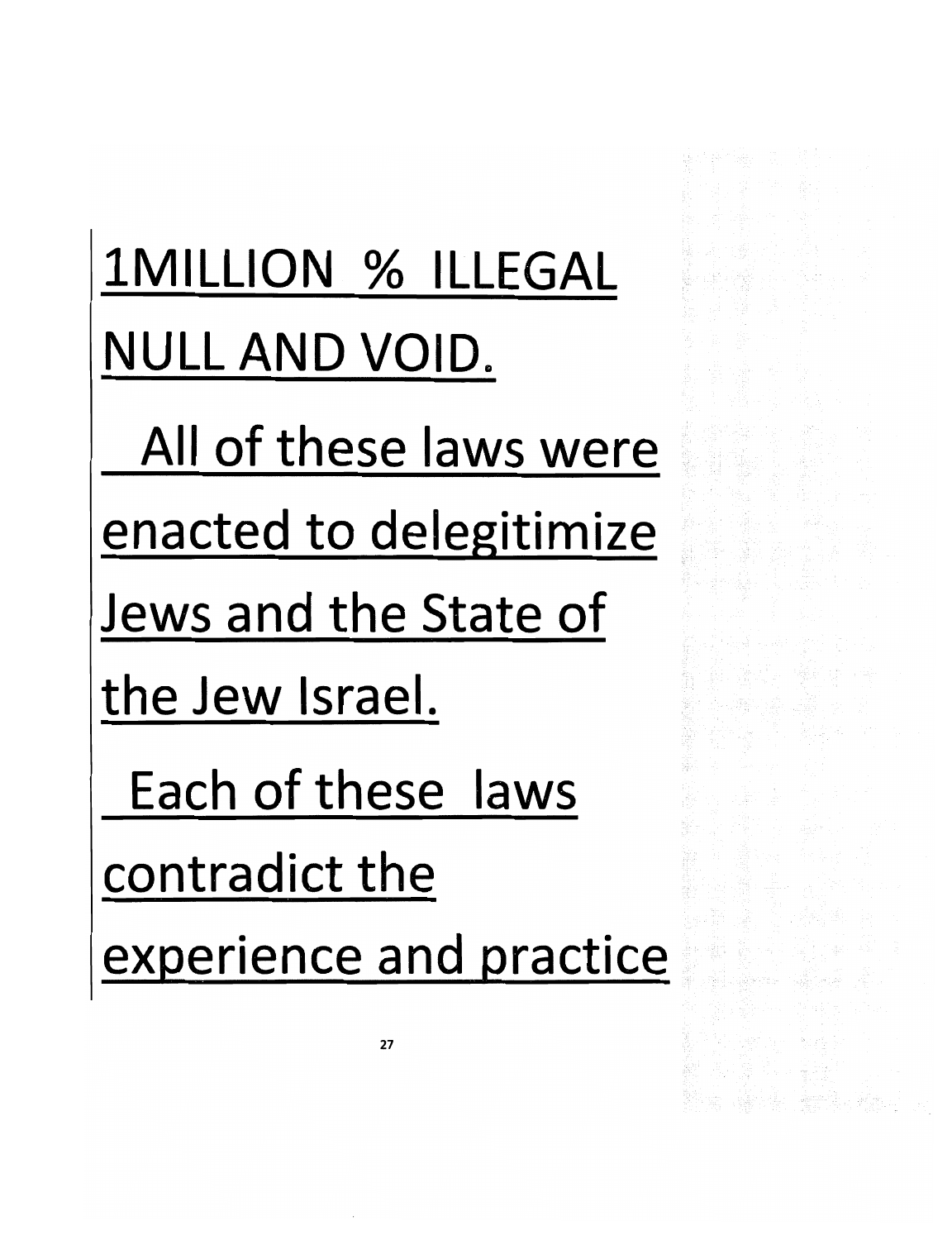*of the Arab countries since the Stae of Israe was reborn in 1948. The international laws contradict the explicit conduct of the Arab nations against their Jewish population.*

Reserve 불월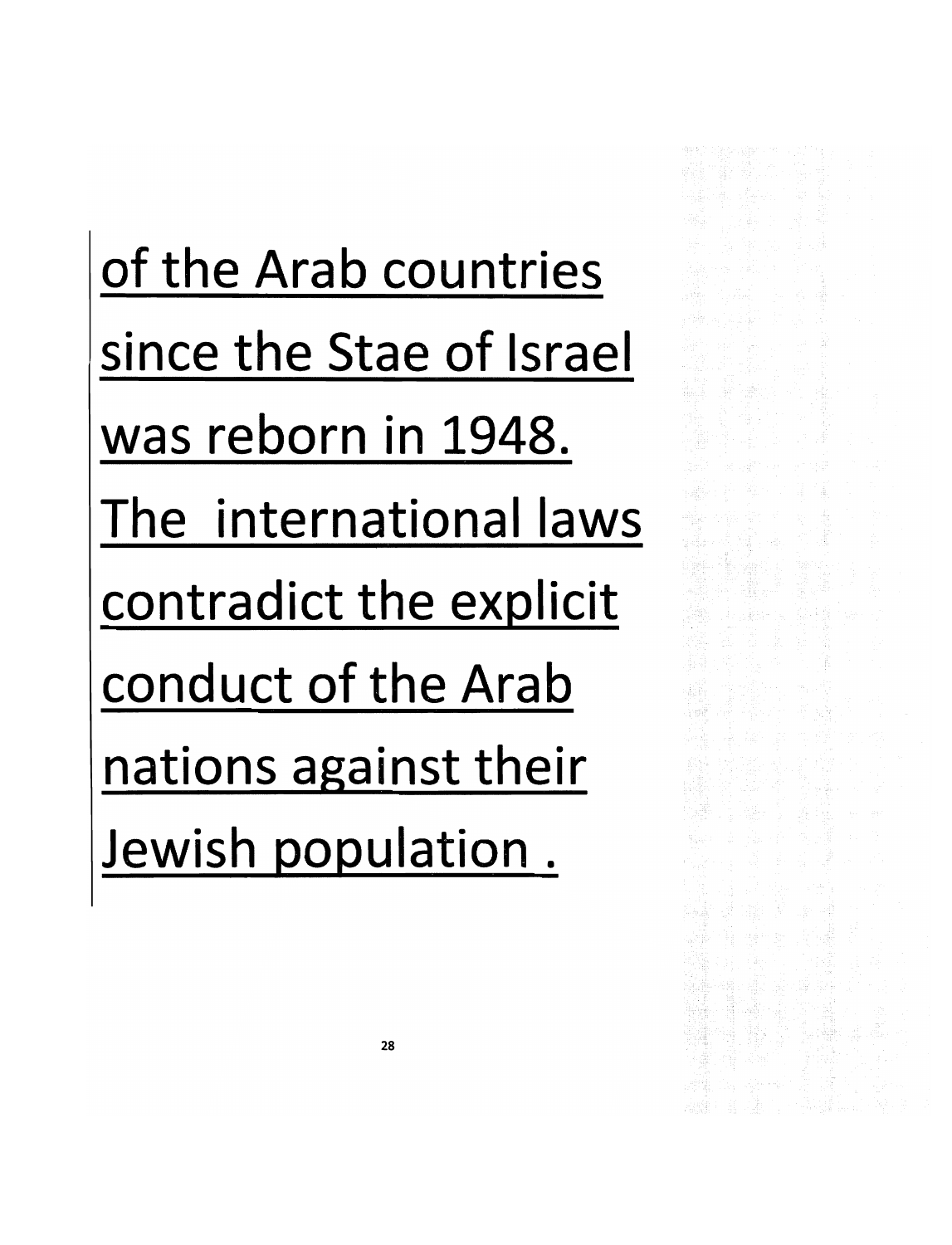International law states [1] Nations are not permitted to displace their populations All the Arab countrie starting in 1948 expelled ovr 900,000

*{ Formatted:* Centered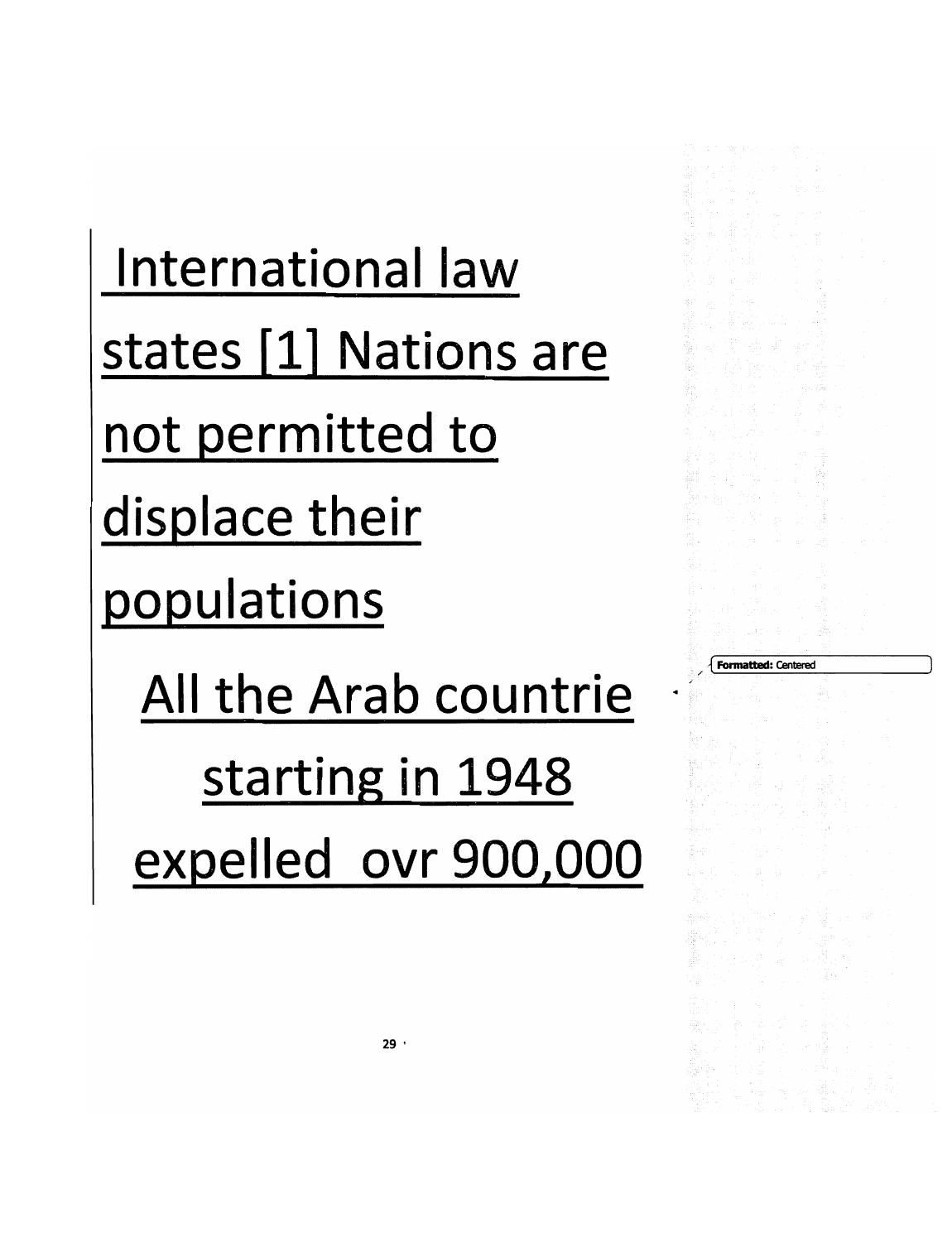| Jews stole confiscated  |                                                                                      |
|-------------------------|--------------------------------------------------------------------------------------|
| all their property.     |                                                                                      |
| International law       | <b>Formatted: Right</b>                                                              |
| states [2] A Nation can |                                                                                      |
| not keep territory it   |                                                                                      |
| seized in war. - a R    |                                                                                      |
| These laws were         | <b>Formatted: Justified</b><br>Formatted: Font: 48 pt, Complex Script Font:<br>48 pt |
| selectivy created<br>to |                                                                                      |
| steal from Jews Yehdah  |                                                                                      |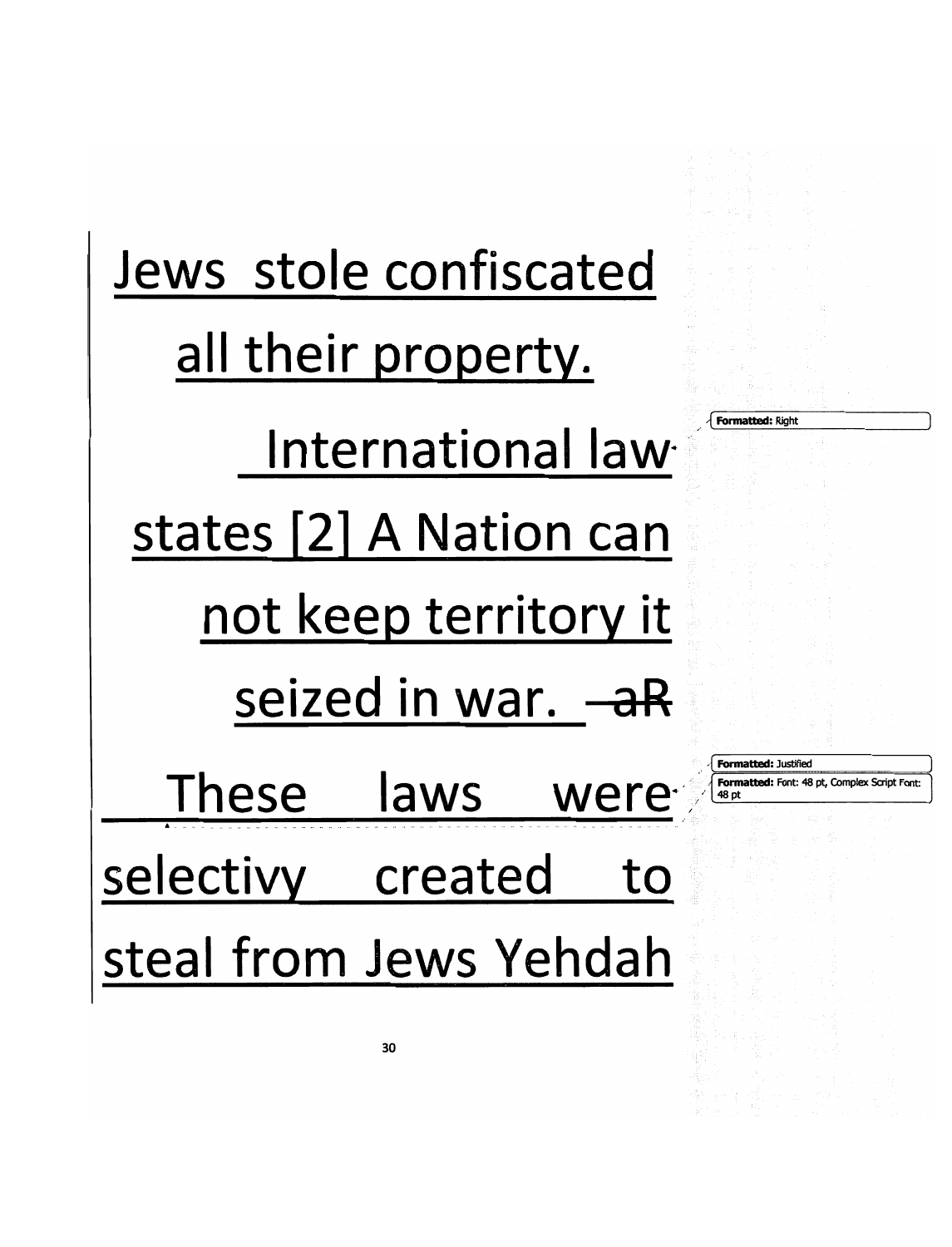Samaria Golan and Old and New City of Jerusalem. After Israel won these landin 1967 to counter the aggressive war of the **fi** rbs to destry Israel. Assain in 1973 the Yom Kippur War.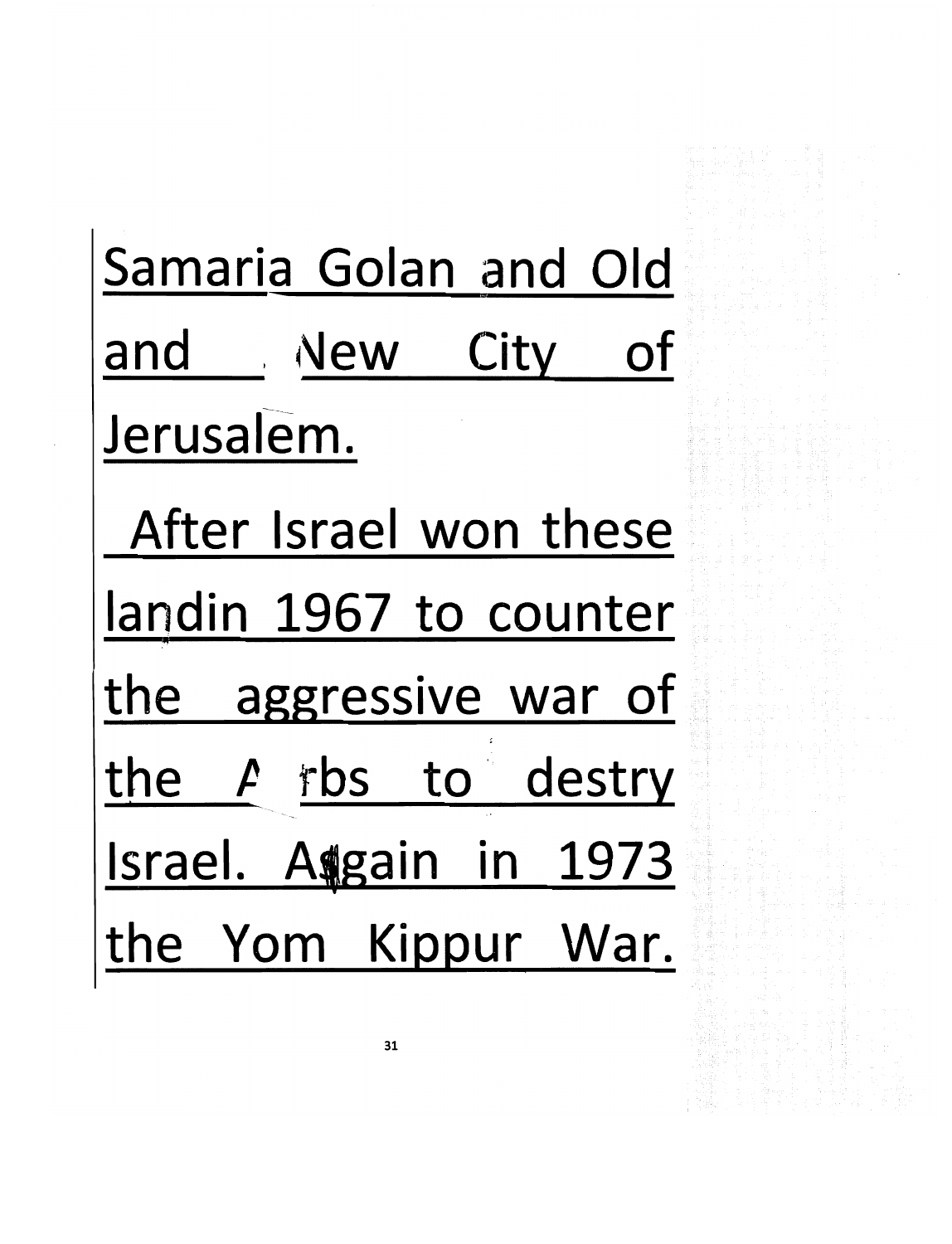| launched<br>The Arabs       |  |
|-----------------------------|--|
| in 1967<br>these wars       |  |
| 1973<br>and<br>and<br>to    |  |
| annihilate Israel and kill  |  |
| all the Jews. Now the       |  |
| using their<br>Arabs        |  |
| economic power gang         |  |
| United<br>the<br>up         |  |
| <b>NATIONS AND Secuirty</b> |  |
| 32                          |  |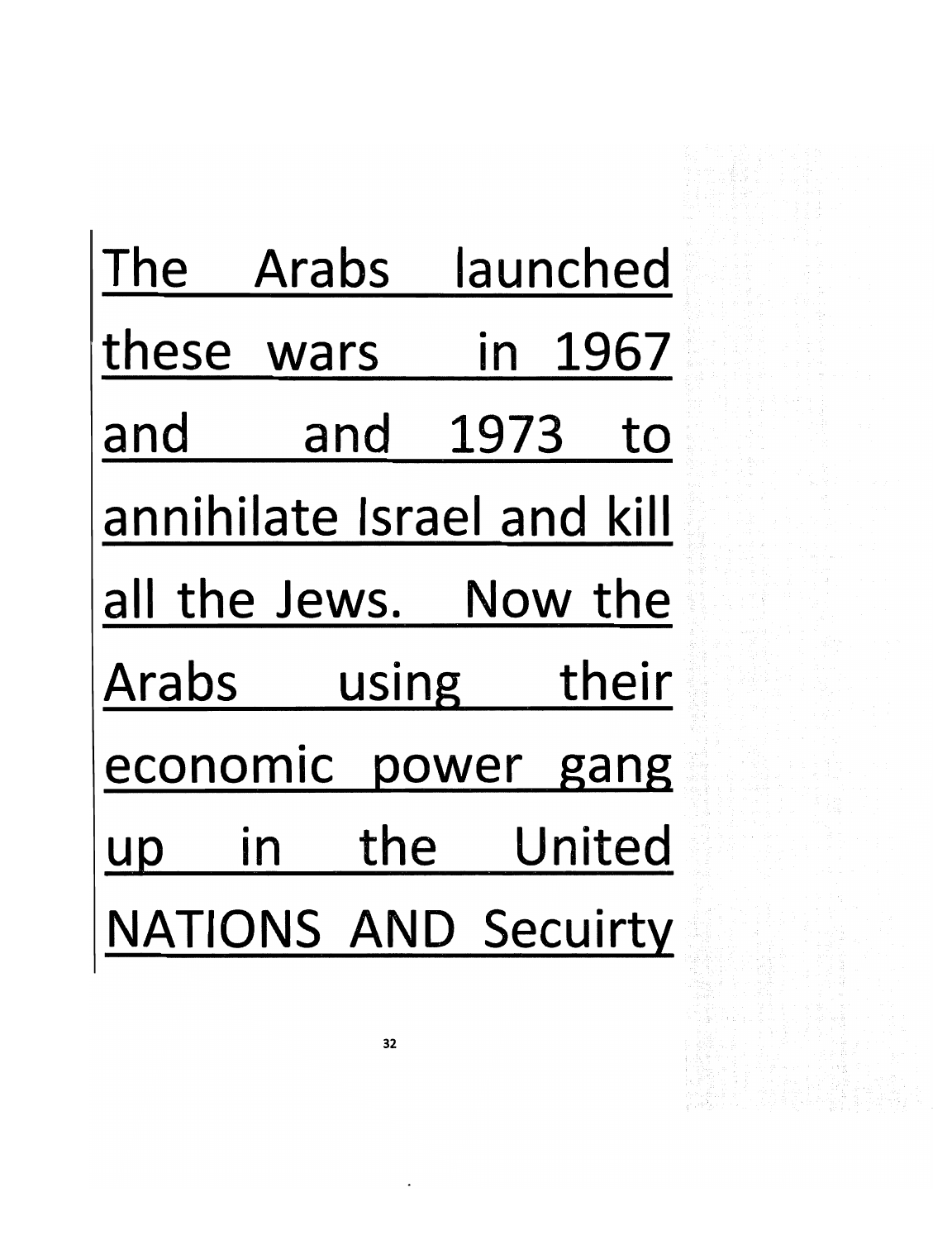| Council                 | to |                   | create |  |  |  |
|-------------------------|----|-------------------|--------|--|--|--|
| "international laws" to |    |                   |        |  |  |  |
| deligimize              |    | <b>Example 15</b> |        |  |  |  |
| historical right to     |    |                   |        |  |  |  |
| Yehuda Shomron Golan    |    |                   |        |  |  |  |
| Old and new city of     |    |                   |        |  |  |  |
| Jerusalem They label    |    |                   |        |  |  |  |
| Israel as occupiers of  |    |                   |        |  |  |  |
| Palestinian land        |    |                   |        |  |  |  |

edia (1991)<br>Maria Santo

anders and the second second second second second second second second second second second second second seco<br>Second second second second second second second second second second second second second second second second

in and a street<br>And a street of the street<br>And a street of the street